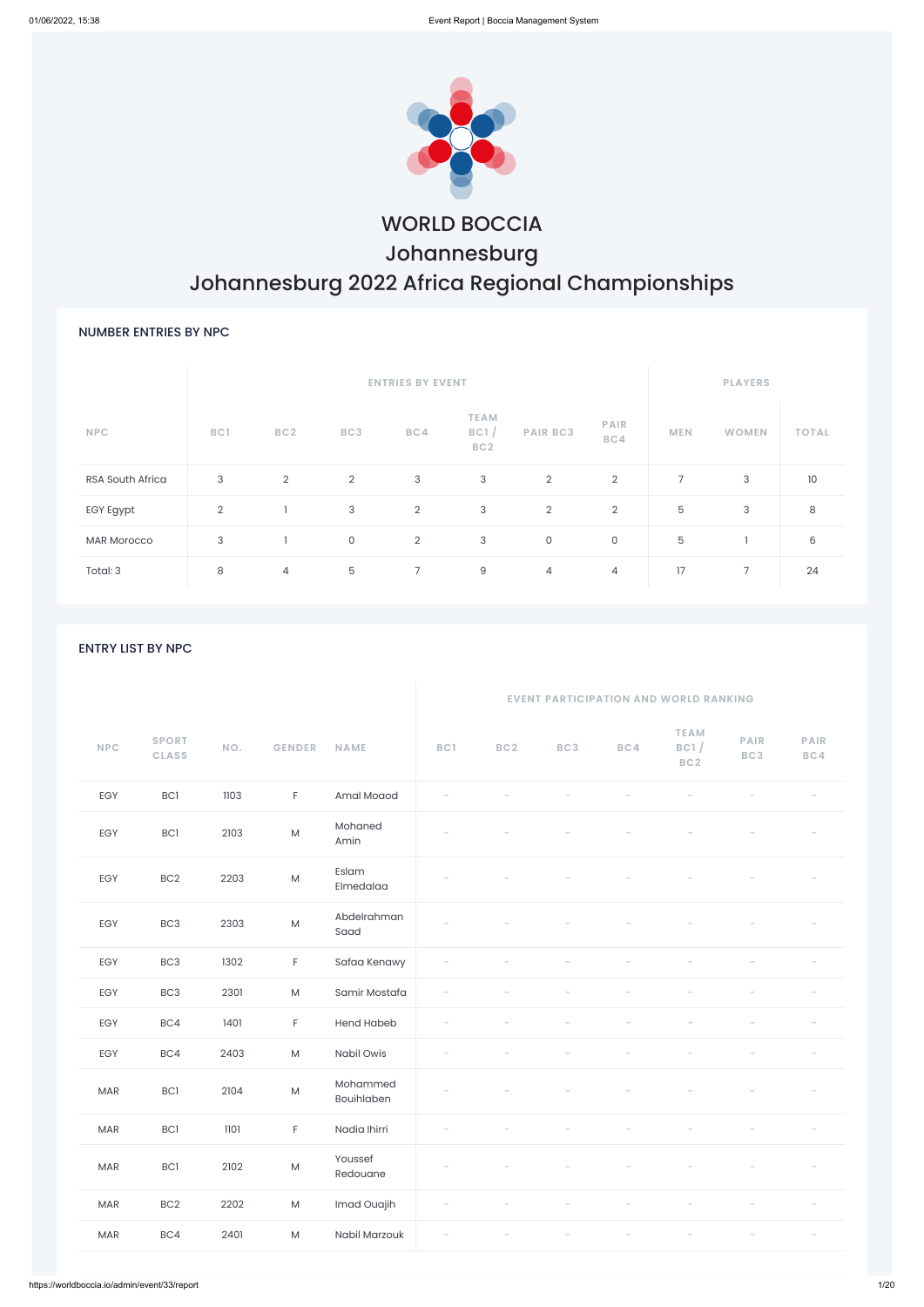|  |  |  | <b>EVENT PARTICIPATION AND WORLD RANKING</b> |
|--|--|--|----------------------------------------------|
|--|--|--|----------------------------------------------|

| <b>NPC</b> | <b>SPORT</b><br><b>CLASS</b> | NO.  | <b>GENDER</b>                                                                                              | <b>NAME</b>              | BC1                      | BC2 | BC3 | BC4 | <b>TEAM</b><br>BC1/<br>BC <sub>2</sub> | <b>PAIR</b><br>BC3 | <b>PAIR</b><br>BC4 |
|------------|------------------------------|------|------------------------------------------------------------------------------------------------------------|--------------------------|--------------------------|-----|-----|-----|----------------------------------------|--------------------|--------------------|
| <b>MAR</b> | BC4                          | 2405 | ${\sf M}$                                                                                                  | Yassine<br>Benmasaouda   |                          |     |     |     |                                        |                    |                    |
| <b>RSA</b> | BC1                          | 2105 | $\mathsf{M}% _{T}=\mathsf{M}_{T}\!\left( a,b\right) ,\ \mathsf{M}_{T}=\mathsf{M}_{T}\!\left( a,b\right) ,$ | Kabemba<br>Tshilunga     |                          |     |     |     |                                        |                    |                    |
| <b>RSA</b> | <b>BC1</b>                   | 2101 | ${\sf M}$                                                                                                  | Lefi<br>Kgosimolau       |                          |     |     |     |                                        |                    |                    |
| <b>RSA</b> | <b>BC1</b>                   | 1102 | $\mathsf F$                                                                                                | Seipati Majoe            |                          |     |     |     |                                        |                    |                    |
| <b>RSA</b> | BC <sub>2</sub>              | 2201 | $\mathsf{M}% _{T}=\mathsf{M}_{T}\!\left( a,b\right) ,\ \mathsf{M}_{T}=\mathsf{M}_{T}\!\left( a,b\right) ,$ | <b>Brett Dakin</b>       | $\overline{\phantom{a}}$ | 50  |     |     |                                        |                    |                    |
| <b>RSA</b> | BC <sub>2</sub>              | 2204 | ${\sf M}$                                                                                                  | Liakath Aziz             |                          |     |     |     |                                        |                    |                    |
| <b>RSA</b> | BC <sub>3</sub>              | 1301 | $\mathsf F$                                                                                                | Elanza<br>Jordaan        |                          |     |     |     |                                        |                    |                    |
| <b>RSA</b> | BC3                          | 2302 | ${\sf M}$                                                                                                  | Karabo<br>Morapedi       |                          |     |     |     |                                        |                    |                    |
| <b>RSA</b> | BC4                          | 2404 | ${\sf M}$                                                                                                  | <b>Bukho</b><br>Monakali |                          |     |     |     |                                        |                    |                    |
| <b>RSA</b> | BC4                          | 1402 | F                                                                                                          | Naledi Nhlapo            |                          |     |     |     |                                        |                    |                    |
| <b>RSA</b> | BC4                          | 2402 | ${\sf M}$                                                                                                  | Siphiwo Papu             |                          |     |     |     |                                        |                    |                    |

### BC1 Female

# **MATCHES**

| <b>Round Robin</b><br>Individual |               |            | Thursday, May 19, 2022 Start Time 09:50<br>BC <sub>1</sub> |             | Pool A<br>Court 2 |
|----------------------------------|---------------|------------|------------------------------------------------------------|-------------|-------------------|
| <b>BIB</b>                       | <b>NAME</b>   | <b>NPC</b> | <b>BIB</b>                                                 | <b>NAME</b> | <b>NPC</b>        |
|                                  | Morocco       |            |                                                            | Egypt       |                   |
| 1101                             | N Ihirri      | <b>MAR</b> | 1103                                                       | A Moaod     | EGY               |
|                                  | <b>WINNER</b> |            |                                                            |             |                   |
|                                  | <b>SCORE</b>  |            | <b>ENDS</b>                                                |             | <b>SCORE</b>      |
|                                  |               |            | $E-1$                                                      |             | 0                 |
|                                  |               |            |                                                            |             |                   |

2 and  $E-2$  and  $E-2$  and  $E-2$  and  $E-2$  and  $E-2$  and  $E-2$  and  $E-2$  and  $E-2$  and  $E-2$  and  $E-2$  and  $E-2$  and  $E-2$  and  $E-2$  and  $E-2$  and  $E-2$  and  $E-2$  and  $E-2$  and  $E-2$  and  $E-2$  and  $E-2$  and  $E-2$  and  $E-2$ 

|                                  | 2              |            | $E-3$   |                                       | 0                   |                   |
|----------------------------------|----------------|------------|---------|---------------------------------------|---------------------|-------------------|
|                                  | $\overline{2}$ |            | $E - 4$ |                                       | $\mathsf{O}\xspace$ |                   |
|                                  | $\overline{7}$ |            | Total   |                                       | $\mathsf{O}\xspace$ |                   |
| <b>Round Robin</b><br>Individual |                |            | BC1     | Friday, May 20, 2022 Start Time 09:35 |                     | Pool A<br>Court 1 |
| BIB                              | <b>NAME</b>    | <b>NPC</b> | BIB     | <b>NAME</b>                           | <b>NPC</b>          |                   |
|                                  | Egypt          |            |         | South Africa                          |                     |                   |
| 1103                             | A Moaod        | EGY        | 1102    | S Majoe                               | <b>RSA</b>          |                   |
|                                  |                |            |         | <b>WINNER</b>                         |                     |                   |
|                                  |                |            |         |                                       |                     |                   |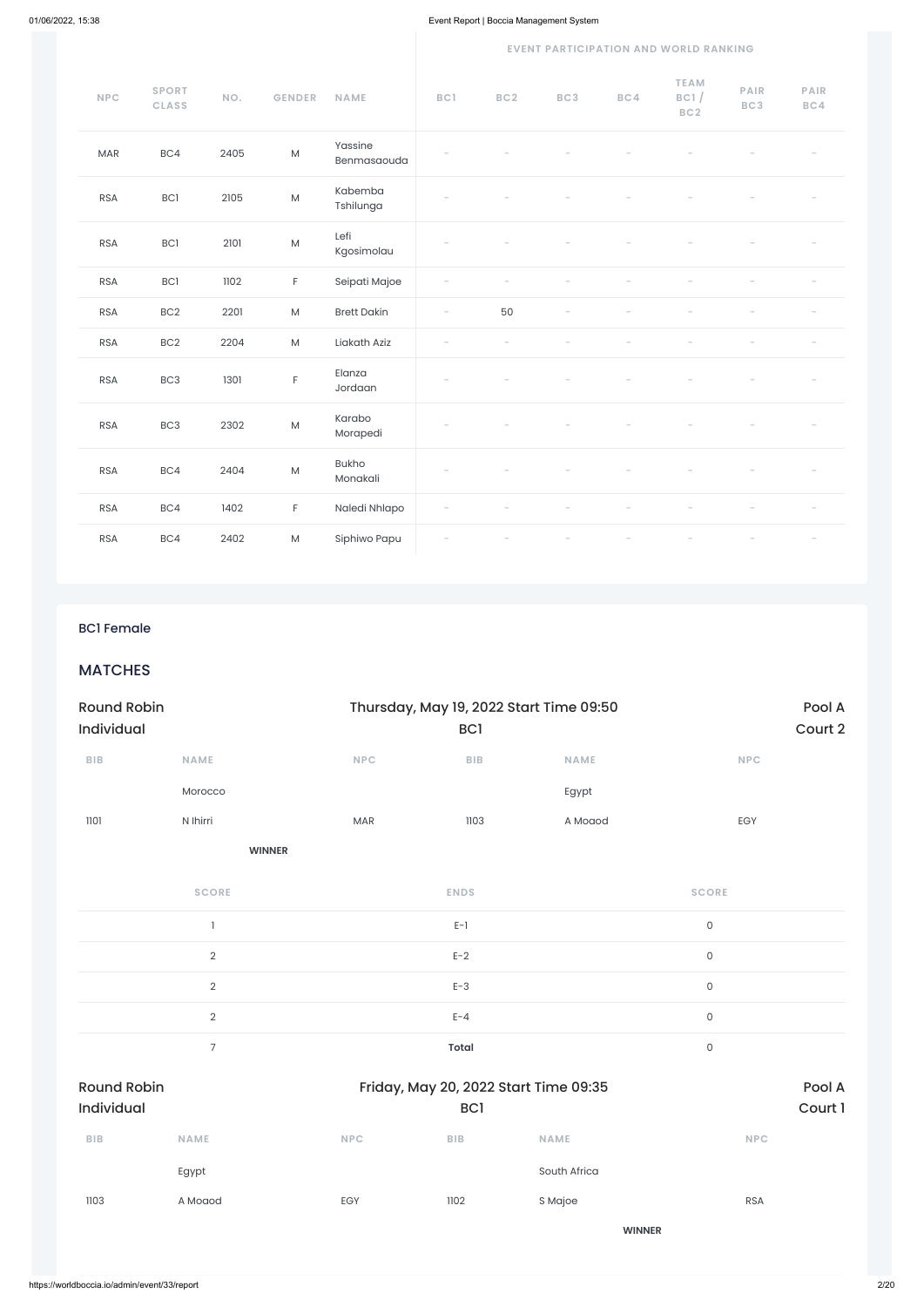| <b>SCORE</b> | <b>ENDS</b>  | <b>SCORE</b> |
|--------------|--------------|--------------|
|              | $E-1$        | 0            |
|              | $E-2$        | 0            |
| $\Omega$     | $E-3$        | 3            |
| $\Omega$     | $E - 4$      | 6            |
| $\Omega$     | <b>Total</b> | 9            |

| Round Robin<br>Individual |                     |     | BC <sub>1</sub> | Saturday, May 21, 2022 Start Time 13:00 |                | Pool A<br>Court 2 |
|---------------------------|---------------------|-----|-----------------|-----------------------------------------|----------------|-------------------|
| ${\sf B}{\sf I}{\sf B}$   | <b>NAME</b>         | NPC | <b>BIB</b>      | <b>NAME</b>                             | <b>NPC</b>     |                   |
|                           | Morocco             |     |                 | South Africa                            |                |                   |
| 1101                      | N Ihirri            | MAR | 1102            | S Majoe                                 | <b>RSA</b>     |                   |
|                           | <b>WINNER</b>       |     |                 |                                         |                |                   |
|                           | <b>SCORE</b>        |     | <b>ENDS</b>     |                                         | <b>SCORE</b>   |                   |
|                           | $\mathsf{O}\xspace$ |     | $E-1$           |                                         | $\overline{2}$ |                   |
|                           |                     |     | $E-2$           |                                         | $\mathsf O$    |                   |
|                           | J.                  |     | $E-3$           |                                         | $\mathsf O$    |                   |
|                           | ı                   |     | $E - 4$         |                                         | $\mathsf O$    |                   |
|                           | 3                   |     | Total           |                                         | $\overline{2}$ |                   |

# POOLS RESULTS SUMMARY

# FINAL STANDINGS

|   |               |                     |               | <b>FUUL FUINTS</b>   |              |                 | NNUUNUUT FUINTS  |                      |              |
|---|---------------|---------------------|---------------|----------------------|--------------|-----------------|------------------|----------------------|--------------|
| # | <b>NAME</b>   | <b>COUNTRY</b>      | <b>POINTS</b> | <b>NORMALIZATION</b> | <b>BONUS</b> | <b>PROGRESS</b> | <b>KNOCKOUTS</b> | <b>PARTICIPATION</b> | <b>TOTAL</b> |
|   | Nadia Ihirri  | <b>MOROCCO</b>      | 2             | $\Omega$             | 3.5          | 0               |                  |                      | 6.5          |
| 2 | Seipati Majoe | <b>SOUTH AFRICA</b> |               | $\mathbf{0}$         | $\mathbf{0}$ | 0               | $\mathbf{0}$     |                      | റ            |
|   | Amal Moaod    | <b>EGYPT</b>        |               |                      |              |                 |                  |                      |              |

# Pool A

| #    | <b>ENTRANT</b>                                            | <b>WINS</b>    | <b>POINTS</b><br><b>DIFF</b> | <b>POINTS</b><br><b>FOR</b> | <b>ENDS</b><br><b>WON</b> | <b>PDIFF</b><br><b>MATCH</b> | <b>PDIFF</b><br><b>END</b> |      |             | <b>VS RECORD</b> |                |
|------|-----------------------------------------------------------|----------------|------------------------------|-----------------------------|---------------------------|------------------------------|----------------------------|------|-------------|------------------|----------------|
|      |                                                           |                |                              |                             |                           |                              |                            | $\#$ | 1101        | 1102             | 1103           |
| 1101 | Nadia Ihirri<br>$\frac{1}{\mathcal{K}}$<br><b>Morocco</b> | $\overline{2}$ | 8                            | 10                          | $\overline{7}$            | $\overline{7}$               | $\overline{2}$             | 1101 | $\sim$      | $\mathbf{3}$     | $\overline{7}$ |
| 1102 | Seipati Majoe<br>$\geq$<br><b>South Africa</b>            |                | 6                            | $\mathbf{11}$               | $\mathbf{3}$              | $\overline{7}$               | $6\phantom{1}$             | 1102 | $\boxed{2}$ | $\sim$           | $\overline{9}$ |
| 1103 | <b>Amal Moaod</b><br><b>PH</b><br>Egypt                   | $\circ$        | $-14$                        | $\overline{2}$              | $\overline{2}$            | $\bullet$                    |                            | 1103 | $\circ$     | $\overline{2}$   | $\sim$         |

### BC1 Male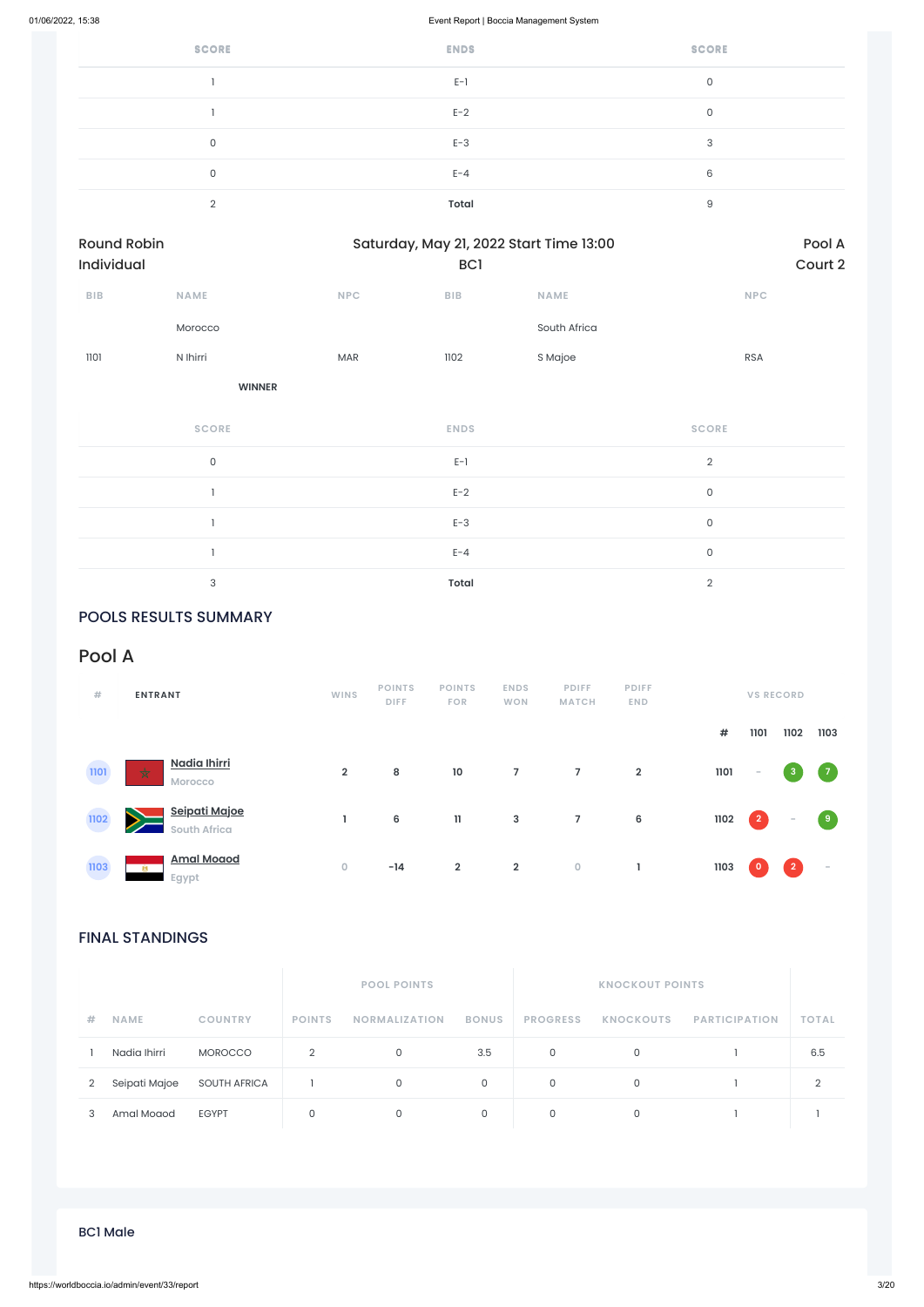### **MATCHES**

| <b>Round Robin</b><br>Individual |                | Thursday, May 19, 2022 Start Time 11:00 | BC <sub>1</sub> |             | Pool A<br>Court 2   |
|----------------------------------|----------------|-----------------------------------------|-----------------|-------------|---------------------|
| BIB                              | <b>NAME</b>    | NPC                                     | BIB             | <b>NAME</b> | <b>NPC</b>          |
|                                  | Morocco        |                                         |                 | Morocco     |                     |
| 2104                             | M Bouihlaben   | <b>MAR</b>                              | 2102            | Y Redouane  | MAR                 |
|                                  | <b>WINNER</b>  |                                         |                 |             |                     |
|                                  | <b>SCORE</b>   |                                         | <b>ENDS</b>     |             | <b>SCORE</b>        |
|                                  | 5              |                                         | $E-1$           |             | $\mathsf{O}$        |
|                                  |                |                                         | $E-2$           |             | 1                   |
|                                  | $\overline{4}$ |                                         | $E-3$           |             | $\mathsf{O}\xspace$ |
|                                  | $\overline{2}$ |                                         | $E - 4$         |             | $\mathsf{O}\xspace$ |
|                                  | 12             |                                         | Total           |             | $\mathbf{I}$        |

| <b>Round Robin</b>      |                |                                         | Friday, May 20, 2022 Start Time 14:25 |        |                     |         |  |  |
|-------------------------|----------------|-----------------------------------------|---------------------------------------|--------|---------------------|---------|--|--|
| Individual              |                |                                         | BC <sub>1</sub>                       |        |                     | Court 2 |  |  |
| ${\sf B}{\sf I}{\sf B}$ | <b>NAME</b>    | <b>NPC</b>                              | <b>BIB</b>                            |        |                     |         |  |  |
|                         | South Africa   |                                         |                                       | Egypt  |                     |         |  |  |
| 2101                    | L Kgosimolau   | <b>RSA</b>                              | 2103                                  | M Amin | EGY                 |         |  |  |
|                         |                | <b>WINNER</b>                           |                                       |        |                     |         |  |  |
|                         | <b>SCORE</b>   | <b>ENDS</b>                             |                                       |        | <b>SCORE</b>        |         |  |  |
|                         | $\mathbf{1}$   | $E-1$                                   |                                       |        | $\mathsf{O}\xspace$ |         |  |  |
|                         | $\mathbf{1}$   | $E-2$                                   |                                       |        |                     |         |  |  |
|                         | 1              | $E-3$                                   |                                       |        | 0                   |         |  |  |
|                         | $\mathbf{I}$   | $E - 4$                                 |                                       |        | $\mathsf{O}\xspace$ |         |  |  |
|                         | $\overline{4}$ | <b>Total</b>                            |                                       |        |                     |         |  |  |
| <b>Round Robin</b>      |                | Saturday, May 21, 2022 Start Time 08:30 |                                       |        |                     | Pool A  |  |  |
| Individual              |                |                                         | BC <sub>1</sub>                       |        |                     | Court 1 |  |  |

| <b>BIB</b> | <b>NAME</b> | <b>NPC</b> | <b>BIB</b> | <b>NAME</b> | <b>NPC</b> |
|------------|-------------|------------|------------|-------------|------------|
|            | Egypt       |            |            | Morocco     |            |
| 2103       | M Amin      | EGY        | 2102       | Y Redouane  | <b>MAR</b> |

**WINNER**

| <b>SCORE</b>       | <b>ENDS</b>                             | <b>SCORE</b> |
|--------------------|-----------------------------------------|--------------|
| 0                  | $E-1$                                   | 4            |
| $\overline{0}$     | $E-2$                                   |              |
| $\mathbf 0$        | $E-3$                                   |              |
|                    | $E - 4$                                 | 0            |
|                    | <b>Total</b>                            | 6            |
| <b>Round Robin</b> | Saturday, May 21, 2022 Start Time 08:30 | Pool A       |
| Individual         | <b>BC1</b>                              | Court 2      |
|                    |                                         |              |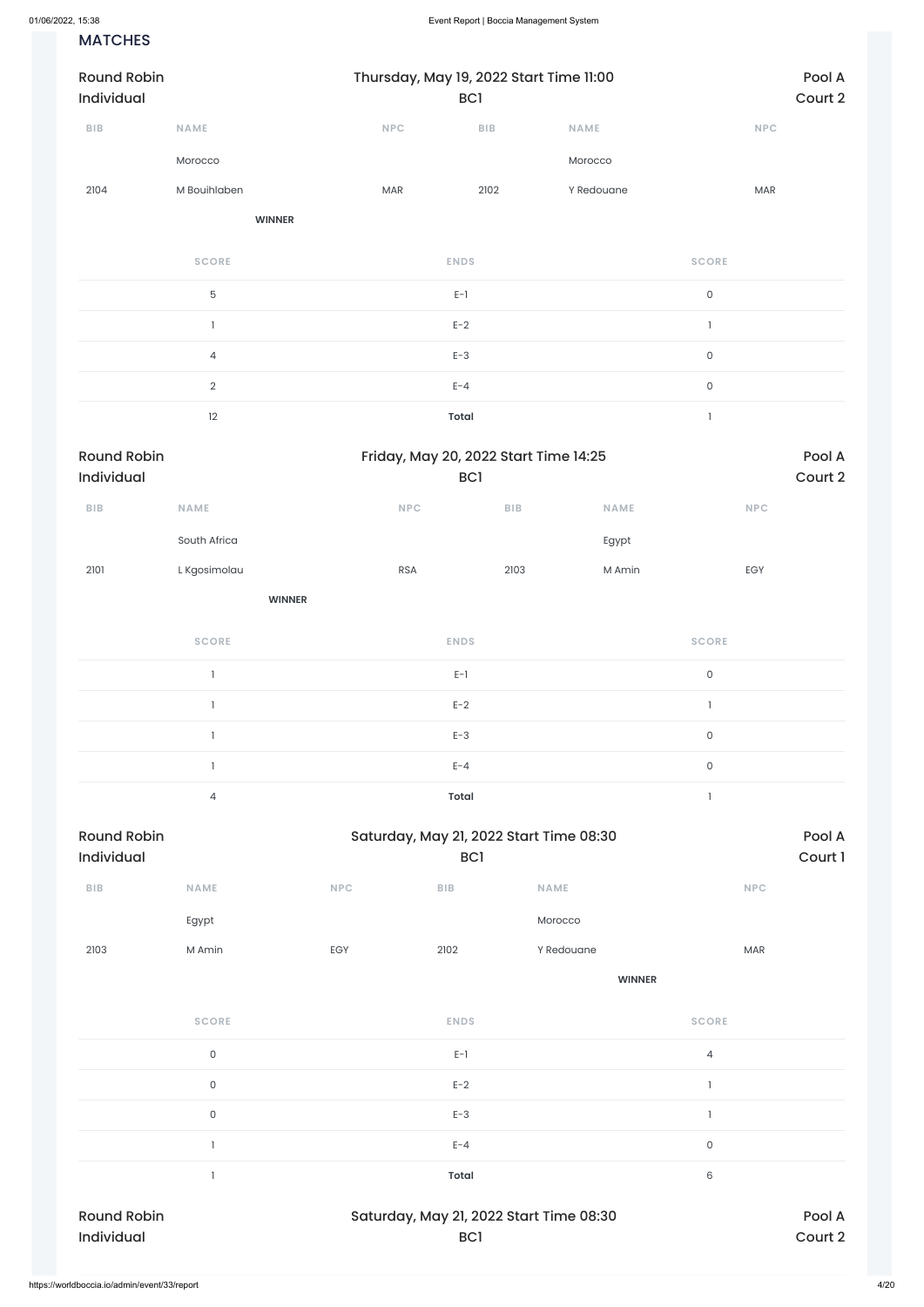|                                  |                     |            |                                                            | $\sim$        |                           |            |                   |
|----------------------------------|---------------------|------------|------------------------------------------------------------|---------------|---------------------------|------------|-------------------|
| BIB                              | <b>NAME</b>         | <b>NPC</b> | <b>BIB</b>                                                 | <b>NAME</b>   |                           | <b>NPC</b> |                   |
|                                  | Morocco             |            |                                                            | South Africa  |                           |            |                   |
| 2104                             | M Bouihlaben        | MAR        | 2105                                                       | K Tshilunga   |                           | <b>RSA</b> |                   |
|                                  | <b>WINNER</b>       |            |                                                            |               |                           |            |                   |
|                                  | <b>SCORE</b>        |            | <b>ENDS</b>                                                |               | <b>SCORE</b>              |            |                   |
|                                  | $\overline{4}$      |            | $E-1$                                                      |               | $\mathsf{O}\xspace$       |            |                   |
|                                  | $\mathsf O$         |            | $E-2$                                                      |               | $\mathbf{I}$              |            |                   |
|                                  | $\mathbf{I}$        |            | $E-3$                                                      |               | $\mathsf{O}\xspace$       |            |                   |
|                                  | $\mathsf{O}$        |            | $E - 4$                                                    |               | $\sqrt{2}$                |            |                   |
|                                  | 5                   |            | <b>Total</b>                                               |               | $\ensuremath{\mathsf{3}}$ |            |                   |
| <b>Round Robin</b><br>Individual |                     |            | Friday, May 20, 2022 Start Time 14:25<br><b>BC1</b>        |               |                           |            | Pool A<br>Court 1 |
| BIB                              | NAME                | <b>NPC</b> | BIB                                                        | NAME          |                           | <b>NPC</b> |                   |
|                                  | Morocco             |            |                                                            | South Africa  |                           |            |                   |
| 2102                             | Y Redouane          | MAR        | 2105                                                       | K Tshilunga   |                           | <b>RSA</b> |                   |
|                                  |                     |            |                                                            | <b>WINNER</b> |                           |            |                   |
|                                  | <b>SCORE</b>        |            | <b>ENDS</b>                                                |               | <b>SCORE</b>              |            |                   |
|                                  | $\mathsf{O}$        |            | $E-1$                                                      |               | $\sqrt{2}$                |            |                   |
|                                  | $\mathsf{O}$        |            | $E-2$                                                      |               | $\ensuremath{\mathsf{3}}$ |            |                   |
|                                  | $\mathsf O$         |            | $E-3$                                                      |               | $\mathbf{1}$              |            |                   |
|                                  | $\mathsf O$         |            | $E - 4$                                                    |               | $\mathbf{1}$              |            |                   |
|                                  | $\mathsf{O}\xspace$ |            | <b>Total</b>                                               |               | $\overline{7}$            |            |                   |
| <b>Round Robin</b><br>Individual |                     |            | Thursday, May 19, 2022 Start Time 15:10<br>BC <sub>1</sub> |               |                           |            | Pool A<br>Court 2 |
| BIB                              | <b>NAME</b>         | NPC        | ${\sf B}{\sf I}{\sf B}$                                    | NAME          |                           | <b>NPC</b> |                   |
|                                  | Morocco             |            |                                                            | South Africa  |                           |            |                   |
| 2104                             | M Bouihlaben        | MAR        | 2101                                                       | L Kgosimolau  |                           | <b>RSA</b> |                   |
|                                  | <b>WINNER</b>       |            |                                                            |               |                           |            |                   |
|                                  | <b>SCORE</b>        |            | <b>ENDS</b>                                                |               | <b>SCORE</b>              |            |                   |
|                                  |                     |            |                                                            |               |                           |            |                   |

 $E-1$  0

|                                  |                |            | $E-2$                                                      |              | $\mathsf{O}\xspace$ |                   |
|----------------------------------|----------------|------------|------------------------------------------------------------|--------------|---------------------|-------------------|
|                                  | $\mathsf{O}$   |            | $E-3$                                                      |              | $\overline{4}$      |                   |
|                                  | $\mathbf 5$    |            | $E - 4$                                                    |              | $\mathsf{O}\xspace$ |                   |
|                                  | $\overline{7}$ |            | Total                                                      |              | $\overline{4}$      |                   |
| <b>Round Robin</b><br>Individual |                |            | Thursday, May 19, 2022 Start Time 11:00<br>BC <sub>1</sub> |              |                     | Pool A<br>Court 1 |
| <b>BIB</b>                       | <b>NAME</b>    | <b>NPC</b> | <b>BIB</b>                                                 | <b>NAME</b>  |                     | <b>NPC</b>        |
|                                  | South Africa   |            |                                                            | South Africa |                     |                   |
| 2101                             | L Kgosimolau   | <b>RSA</b> | 2105                                                       | K Tshilunga  |                     | <b>RSA</b>        |
|                                  |                |            |                                                            |              |                     |                   |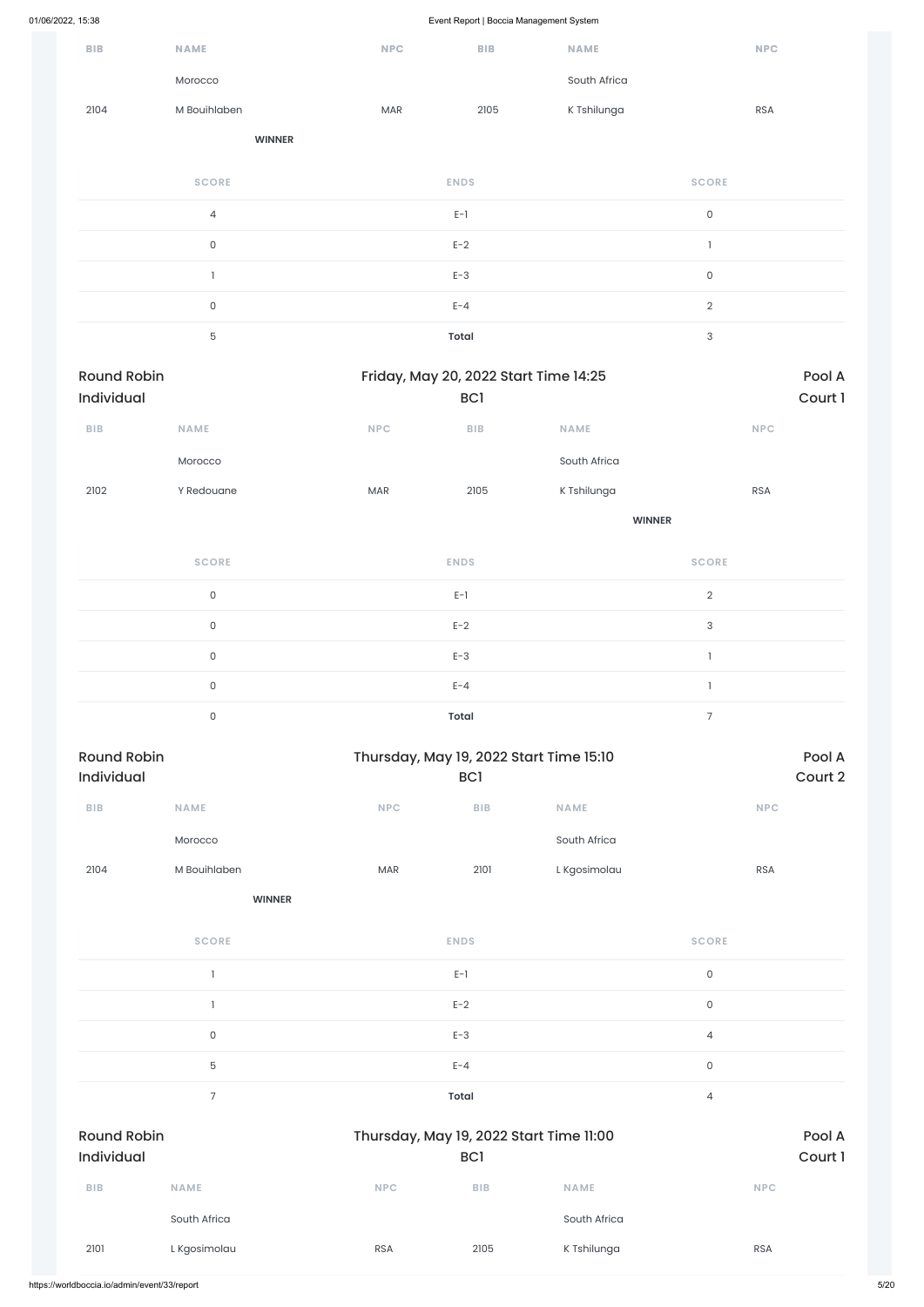| BIB                              | NAME                | <b>NPC</b>                              | <b>BIB</b>   |      | <b>NAME</b>  |                           | <b>NPC</b> |                   |
|----------------------------------|---------------------|-----------------------------------------|--------------|------|--------------|---------------------------|------------|-------------------|
|                                  |                     |                                         |              |      |              | <b>WINNER</b>             |            |                   |
|                                  | <b>SCORE</b>        |                                         | <b>ENDS</b>  |      |              | <b>SCORE</b>              |            |                   |
|                                  | $\mathsf{O}\xspace$ |                                         | $E-1$        |      |              | $\mathbf{1}$              |            |                   |
|                                  | $\mathsf{O}$        |                                         | $E-2$        |      |              | $\ensuremath{\mathsf{3}}$ |            |                   |
|                                  | $\sqrt{3}$          |                                         | $E-3$        |      |              | $\mathsf{O}\xspace$       |            |                   |
|                                  | $\mathbf{I}$        |                                         | $E - 4$      |      |              | $\mathsf{O}\xspace$       |            |                   |
|                                  | $\mathsf{O}\xspace$ |                                         | $TB-1$       |      |              | $\mathbf{1}$              |            |                   |
|                                  | $\overline{4}$      |                                         | <b>Total</b> |      |              | $\mathbf 5$               |            |                   |
| <b>Round Robin</b><br>Individual |                     | Saturday, May 21, 2022 Start Time 15:30 | <b>BC1</b>   |      |              |                           |            |                   |
| ${\sf B}{\sf I}{\sf B}$          | NAME                | NPC                                     |              | BIB  | NAME         |                           | <b>NPC</b> |                   |
|                                  | Morocco             |                                         |              |      | Egypt        |                           |            |                   |
| 2104                             | M Bouihlaben        | MAR                                     |              | 2103 | M Amin       |                           | EGY        |                   |
|                                  | <b>WINNER</b>       |                                         |              |      |              |                           |            |                   |
|                                  | <b>SCORE</b>        |                                         | <b>ENDS</b>  |      |              | <b>SCORE</b>              |            |                   |
|                                  | $\mathbf{I}$        |                                         | $E-1$        |      |              | $\mathsf{O}\xspace$       |            |                   |
|                                  | $\mathbf{I}$        |                                         | $E-2$        |      |              | $\mathsf{O}\xspace$       |            |                   |
|                                  | $\overline{2}$      |                                         | $E-3$        |      |              | $\mathsf{O}\xspace$       |            |                   |
|                                  | $\overline{2}$      |                                         | $E - 4$      |      |              | $\mathsf{O}\xspace$       |            |                   |
|                                  | $\,6\,$             |                                         | <b>Total</b> |      |              | $\mathsf{O}\xspace$       |            |                   |
| <b>Round Robin</b><br>Individual |                     | Saturday, May 21, 2022 Start Time 15:30 | BC1          |      |              |                           |            | Pool A<br>Court 2 |
| <b>BIB</b>                       | NAME                | NPC                                     | BIB          | NAME |              |                           | NPC        |                   |
|                                  | Morocco             |                                         |              |      | South Africa |                           |            |                   |
| 2102                             | Y Redouane          | $\sf{MAR}$                              | 2101         |      | L Kgosimolau |                           | <b>RSA</b> |                   |
|                                  |                     |                                         |              |      |              | <b>WINNER</b>             |            |                   |
|                                  | <b>SCORE</b>        |                                         | <b>ENDS</b>  |      |              | <b>SCORE</b>              |            |                   |
|                                  | $\mathsf{O}\xspace$ |                                         | $E-1$        |      |              | $\mathbf{l}$              |            |                   |

|                                  | $\overline{2}$            |            | $E-3$                                          |              | $\mathsf O$       |  |
|----------------------------------|---------------------------|------------|------------------------------------------------|--------------|-------------------|--|
|                                  | ľ                         |            | $E - 4$                                        |              | $\mathsf{O}$      |  |
|                                  | $\ensuremath{\mathsf{3}}$ |            | Total                                          |              | 4                 |  |
| <b>Round Robin</b><br>Individual |                           |            | Thursday, May 19, 2022 Start Time 15:10<br>BC1 |              | Pool A<br>Court 1 |  |
| <b>BIB</b>                       | <b>NAME</b>               | <b>NPC</b> | <b>BIB</b>                                     | <b>NAME</b>  | <b>NPC</b>        |  |
|                                  | Egypt                     |            |                                                | South Africa |                   |  |
| 2103                             | M Amin                    | EGY        | 2105                                           | K Tshilunga  | <b>RSA</b>        |  |
|                                  | <b>WINNER</b>             |            |                                                |              |                   |  |
|                                  |                           |            |                                                |              |                   |  |

0 and  $E-2$  and  $E-2$  and  $E-2$  and  $E-2$  and  $E-2$  and  $E-2$  and  $E-2$  and  $E-2$  and  $E-2$  and  $E-2$  and  $E-2$  and  $E-2$  and  $E-2$  and  $E-2$  and  $E-2$  and  $E-2$  and  $E-2$  and  $E-2$  and  $E-2$  and  $E-2$  and  $E-2$  and  $E-2$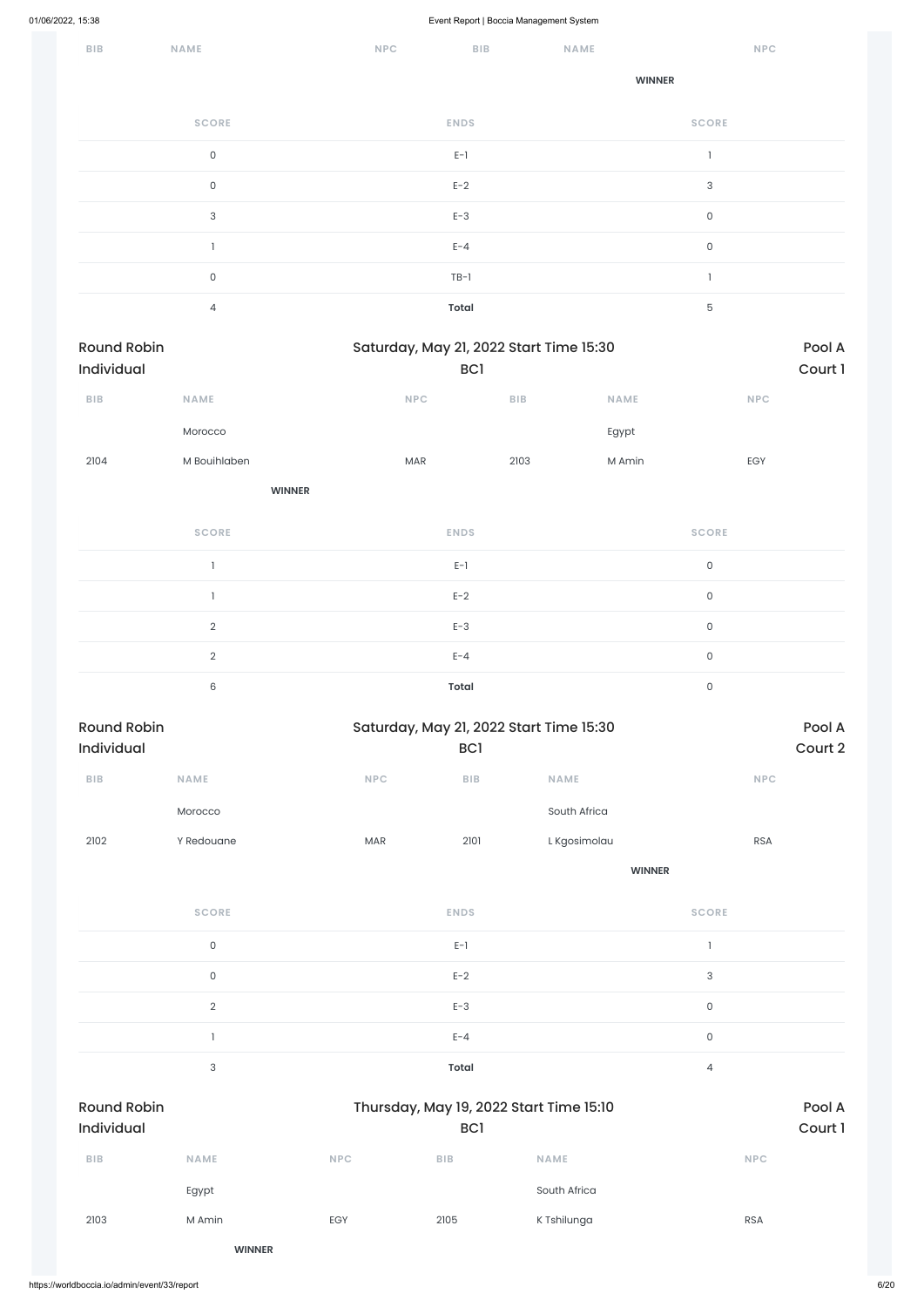| <b>SCORE</b> | <b>ENDS</b>  | <b>SCORE</b> |
|--------------|--------------|--------------|
| $\mathbf 0$  | $E-1$        |              |
|              | $E-2$        | 0            |
| $\mathbf 0$  | $E-3$        |              |
|              | $E - 4$      | 0            |
|              | $TB-1$       | 0            |
| 3            | <b>Total</b> | $\Omega$     |

# POOLS RESULTS SUMMARY

# FINAL STANDINGS

|                |                        |                               |                | <b>POOL POINTS</b>   |                | <b>KNOCKOUT POINTS</b> |                  |                      |              |
|----------------|------------------------|-------------------------------|----------------|----------------------|----------------|------------------------|------------------|----------------------|--------------|
| #              | <b>NAME</b>            | <b>COUNTRY</b>                | <b>POINTS</b>  | <b>NORMALIZATION</b> | <b>BONUS</b>   | <b>PROGRESS</b>        | <b>KNOCKOUTS</b> | <b>PARTICIPATION</b> | <b>TOTAL</b> |
|                | Mohammed<br>Bouihlaben | <b>MOROCCO</b>                | 4              | 0                    | 3.5            | 0                      | $\mathbf 0$      |                      | 8.5          |
| 2              | Kabemba Tshilunga      | <b>SOUTH</b><br><b>AFRICA</b> | $\overline{2}$ | $\mathbf 0$          | $\overline{2}$ | 0                      | $\mathbf 0$      |                      | 5            |
| 3              | Lefi Kgosimolau        | <b>SOUTH</b><br><b>AFRICA</b> | $\overline{2}$ | 0                    | $\mathbf{0}$   | 0                      | 0                |                      | 3            |
| $\overline{4}$ | Youssef Redouane       | <b>MOROCCO</b>                |                | 0                    | 0              | 0                      | $\mathbf 0$      |                      | 2            |
| 5              | Mohaned Amin           | <b>EGYPT</b>                  |                | 0                    | 0              | 0                      | $\mathbf 0$      |                      | 2            |

| <b>BC2 Male</b>                              |             |                                       |                   |                |            |
|----------------------------------------------|-------------|---------------------------------------|-------------------|----------------|------------|
| <b>MATCHES</b>                               |             |                                       |                   |                |            |
| <b>Round Robin</b><br><b>Individual</b>      |             | Friday, May 20, 2022 Start Time 08:30 | Pool A<br>Court 1 |                |            |
| BIB                                          | <b>NAME</b> | <b>NPC</b>                            | <b>BIB</b>        | <b>NAME</b>    | <b>NPC</b> |
|                                              | Egypt       |                                       |                   | South Africa   |            |
| 2203                                         | E Elmedalaa | EGY                                   | 2201              | <b>B</b> Dakin | <b>RSA</b> |
| https://worldboccia.io/admin/event/33/report |             |                                       |                   |                |            |

| #                    | <b>ENTRANT</b>                                       | <b>WINS</b>             | <b>POINTS</b><br><b>DIFF</b> | <b>POINTS</b><br><b>FOR</b> | <b>ENDS</b><br><b>WON</b> | <b>PDIFF</b><br><b>MATCH</b> | <b>PDIFF</b><br><b>END</b> |            |                | <b>VS RECORD</b> |                |                          |                         |
|----------------------|------------------------------------------------------|-------------------------|------------------------------|-----------------------------|---------------------------|------------------------------|----------------------------|------------|----------------|------------------|----------------|--------------------------|-------------------------|
|                      |                                                      |                         |                              |                             |                           |                              |                            | $\pmb{\#}$ | 2104           | 2105             | 2101           | 2102                     | 21                      |
| 2104                 | <b>Mohammed Bouihlaben</b><br>$\star$<br>Morocco     | 4                       | 22                           | 30                          | 12                        | $\mathbf{11}$                | 5                          | 2104       | $\sim$         | ${\bf 5}$        | 7              | $12$                     |                         |
| 2105                 | Kabemba Tshilunga<br><b>South Africa</b>             | $\mathbf 2$             | 5                            | 16                          | $10\,$                    | $\overline{7}$               | $\mathbf{3}$               | 2105       | $\mathbf{3}$   | $\sim$           | $\overline{4}$ | 7                        |                         |
| 2101                 | Lefi Kgosimolau<br><b>South Africa</b>               | $\overline{\mathbf{2}}$ | L                            | 16                          | 8                         | $\mathbf{3}$                 | 4                          | 2101       | $\overline{4}$ | $\overline{4}$   | $\sim$         | $\overline{a}$           | G                       |
| 2102                 | <b>Youssef Redouane</b><br>$\star$<br><b>Morocco</b> | ı                       | $-14$                        | $10\,$                      | $5\phantom{.0}$           | $5\phantom{.0}$              | 4                          | 2102       | -1             | $\mathbf{0}$     | $\mathbf{3}$   | $\overline{\phantom{a}}$ | $\overline{\mathbb{C}}$ |
| 2103                 | <b>Mohaned Amin</b><br>18.<br>Egypt                  | L                       | $-14$                        | 4                           | $\mathbf{3}$              | $\mathsf O$                  | 1                          | 2103       | $\circ$        | $\overline{2}$   |                | $\blacksquare$           |                         |
| $\blacktriangleleft$ |                                                      |                         |                              |                             |                           |                              |                            |            |                |                  |                |                          | $\blacktriangleright$   |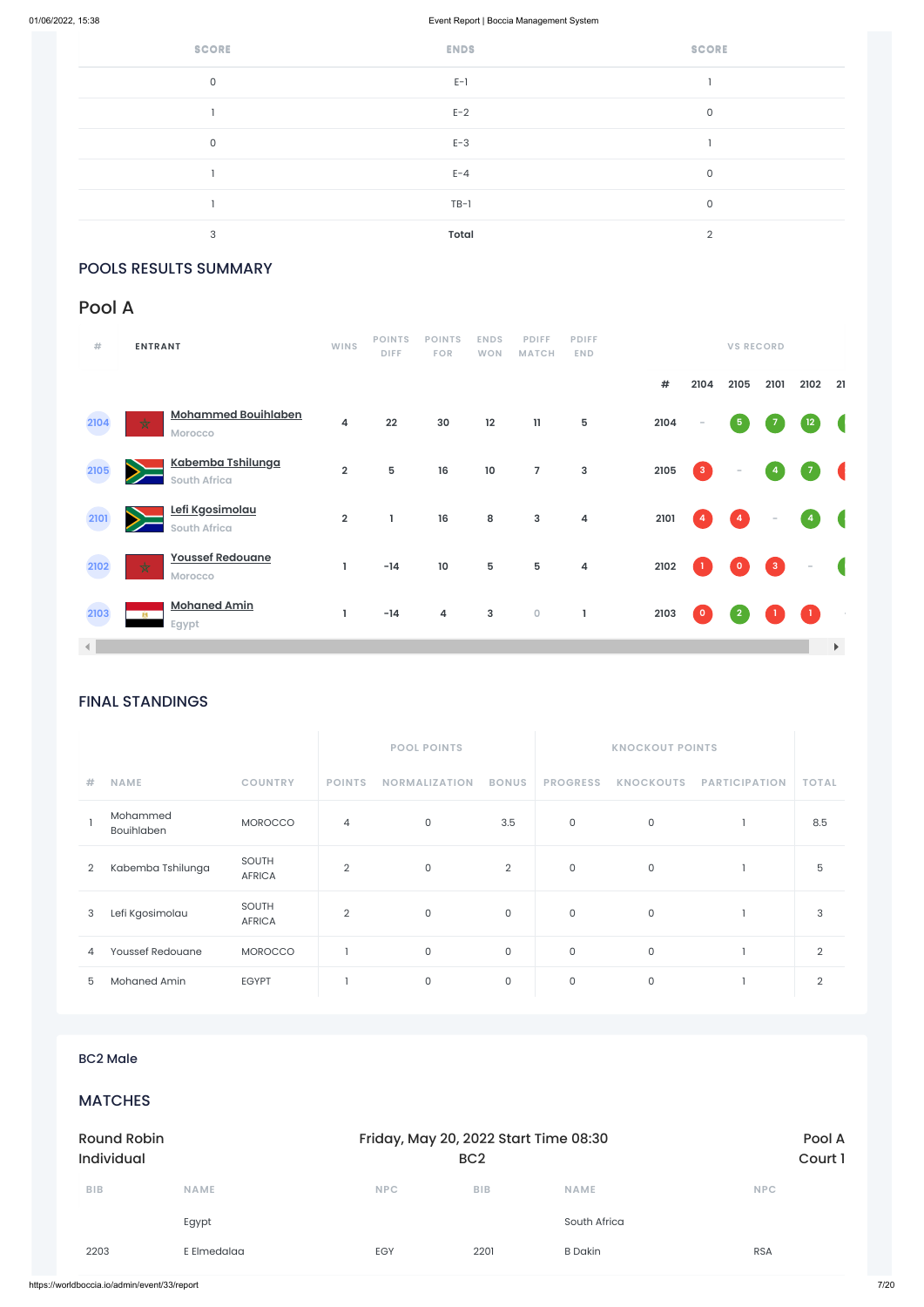| BIB | NAME                | <b>NPC</b> | ${\sf BIB}$  | NAME | <b>NPC</b>               |
|-----|---------------------|------------|--------------|------|--------------------------|
|     |                     |            |              |      | <b>WINNER</b>            |
|     | <b>SCORE</b>        |            | <b>ENDS</b>  |      | <b>SCORE</b>             |
|     | $\mathsf{O}$        |            | $E-1$        |      | $\sqrt{3}$               |
|     | $\mathsf{O}$        |            | $E-2$        |      | $\,6\,$                  |
|     |                     |            | $E-3$        |      | $\mathsf O$              |
|     | $\mathsf{O}\xspace$ |            | $E - 4$      |      | $\sqrt{2}$               |
|     |                     |            | <b>Total</b> |      | $\ensuremath{\text{11}}$ |
|     |                     |            |              |      |                          |

| <b>Round Robin</b><br>Individual |                                         | Friday, May 20, 2022 Start Time 08:30<br>BC <sub>2</sub> |      |             |                     | Pool A<br>Court 2 |  |  |
|----------------------------------|-----------------------------------------|----------------------------------------------------------|------|-------------|---------------------|-------------------|--|--|
| BIB                              | <b>NAME</b>                             | <b>NPC</b>                                               | BIB  | <b>NAME</b> | <b>NPC</b>          |                   |  |  |
|                                  | South Africa                            |                                                          |      | Morocco     |                     |                   |  |  |
| 2204                             | L Aziz                                  | <b>RSA</b>                                               | 2202 | I Ouajih    | <b>MAR</b>          |                   |  |  |
|                                  | <b>WINNER</b>                           |                                                          |      |             |                     |                   |  |  |
|                                  | <b>SCORE</b>                            | <b>ENDS</b>                                              |      |             | <b>SCORE</b>        |                   |  |  |
|                                  |                                         | $E-1$                                                    |      |             | $\mathsf{O}\xspace$ |                   |  |  |
|                                  | $\mathbf{1}$                            | $E-2$                                                    |      |             | $\mathsf{O}\xspace$ |                   |  |  |
|                                  | $\mathsf{O}\xspace$                     | $E-3$                                                    |      |             | $\mathbf{I}$        |                   |  |  |
|                                  | $\sqrt{2}$                              | $E - 4$                                                  |      |             | $\mathsf{O}\xspace$ |                   |  |  |
|                                  | $\overline{4}$                          | <b>Total</b>                                             |      |             | $\overline{1}$      |                   |  |  |
| <b>Round Robin</b>               | Thursday, May 19, 2022 Start Time 13:00 |                                                          |      |             |                     |                   |  |  |
| Individual                       |                                         | BC <sub>2</sub>                                          |      |             |                     | Court 1           |  |  |

| <b>BIB</b> | <b>NAME</b>  | <b>NPC</b> | <b>BIB</b> | <b>NAME</b>    | <b>NPC</b> |
|------------|--------------|------------|------------|----------------|------------|
|            | South Africa |            |            | South Africa   |            |
| 2204       | ∟ Aziz       | <b>RSA</b> | 2201       | <b>B</b> Dakin | <b>RSA</b> |

**WINNER**

| <b>SCORE</b> | <b>ENDS</b> | <b>SCORE</b> |
|--------------|-------------|--------------|
|              | $E-1$       | h            |
|              | $E-2$       |              |
|              | $E-3$       |              |

|             |            | $E - 4$    |                   | $\mathsf{O}$                            |            |
|-------------|------------|------------|-------------------|-----------------------------------------|------------|
|             |            | Total      |                   | 7                                       |            |
|             |            |            | Pool A<br>Court 2 |                                         |            |
| <b>NAME</b> | <b>NPC</b> | <b>BIB</b> | <b>NAME</b>       |                                         | <b>NPC</b> |
| Morocco     |            |            | Egypt             |                                         |            |
| I Ouajih    | <b>MAR</b> | 2203       | E Elmedalaa       |                                         | EGY        |
|             |            |            | <b>WINNER</b>     |                                         |            |
|             |            |            |                   |                                         |            |
|             |            |            | BC <sub>2</sub>   | Thursday, May 19, 2022 Start Time 13:00 |            |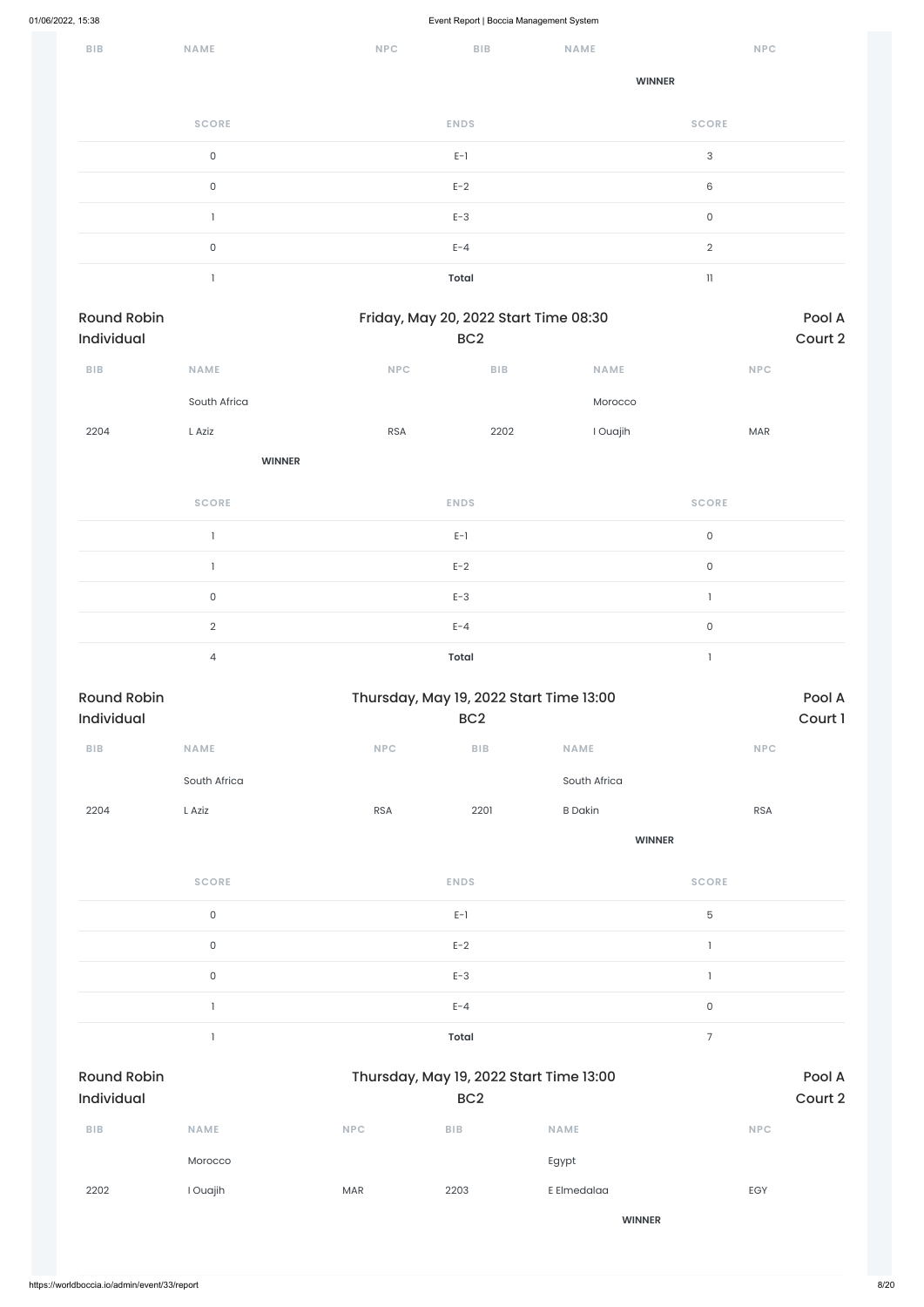https://worldboccia.io/admin/event/33/report 9/20

| <b>SCORE</b> | <b>ENDS</b>  | <b>SCORE</b> |
|--------------|--------------|--------------|
| $\mathbf{0}$ | $E-1$        |              |
| 0            | $E-2$        |              |
| 0            | $E-3$        |              |
| $\Omega$     | $E - 4$      |              |
|              | <b>Total</b> | 4            |

| Round Robin<br>Individual | Saturday, May 21, 2022 Start Time 09:35<br>BC <sub>2</sub> |            |                         |               |                |  |
|---------------------------|------------------------------------------------------------|------------|-------------------------|---------------|----------------|--|
| BIB                       | NAME                                                       | NPC        | ${\sf B}{\sf I}{\sf B}$ | <b>NAME</b>   | <b>NPC</b>     |  |
|                           | South Africa                                               |            |                         | Morocco       |                |  |
| 2201                      | <b>B</b> Dakin                                             | <b>RSA</b> | 2202                    | I Ouajih      | <b>MAR</b>     |  |
|                           |                                                            |            |                         | <b>WINNER</b> |                |  |
|                           | <b>SCORE</b>                                               |            | <b>ENDS</b>             |               | <b>SCORE</b>   |  |
|                           | $\overline{5}$                                             |            | $E-1$                   |               | $\mathsf O$    |  |
|                           | $\mathsf{O}$                                               |            | $E-2$                   |               | $\sqrt{3}$     |  |
|                           | $\mathsf{O}$                                               |            | $E-3$                   |               | $\mathbf{I}$   |  |
|                           | $\mathsf{O}$                                               |            | $E - 4$                 |               | $\overline{2}$ |  |
|                           | $\mathbf 5$                                                |            | Total                   |               | $\mathsf 6$    |  |

| <b>Round Robin</b><br>Individual |                     |            | BC <sub>2</sub>         | Saturday, May 21, 2022 Start Time 09:35 |                     | Pool A<br>Court 1 |
|----------------------------------|---------------------|------------|-------------------------|-----------------------------------------|---------------------|-------------------|
| ${\sf B}{\sf I}{\sf B}$          | <b>NAME</b>         | NPC        | ${\sf B}{\sf I}{\sf B}$ | <b>NAME</b>                             | NPC                 |                   |
|                                  | South Africa        |            |                         | Egypt                                   |                     |                   |
| 2204                             | L Aziz              | <b>RSA</b> | 2203                    | E Elmedalaa                             | EGY                 |                   |
|                                  | <b>WINNER</b>       |            |                         |                                         |                     |                   |
|                                  | <b>SCORE</b>        |            | <b>ENDS</b>             |                                         | <b>SCORE</b>        |                   |
|                                  | $\overline{2}$      |            | $E-1$                   |                                         | $\mathsf{O}\xspace$ |                   |
|                                  | $\mathsf{O}\xspace$ |            | $E-2$                   |                                         | 3                   |                   |
|                                  |                     |            | $E-3$                   |                                         | $\mathsf{O}$        |                   |
|                                  |                     |            | $E - 4$                 |                                         | $\mathsf{O}\xspace$ |                   |
|                                  | 4                   |            | <b>Total</b>            |                                         | 3                   |                   |

# POOLS RESULTS SUMMARY

Pool A

| #    | <b>ENTRANT</b>                               | <b>WINS</b>    | <b>POINTS</b><br><b>DIFF</b> | <b>POINTS</b><br><b>FOR</b> | <b>ENDS</b><br><b>WON</b> | <b>PDIFF</b><br><b>MATCH</b> | <b>PDIFF</b><br>END. | <b>VS RECORD</b> |                          |                   |                          |                                   |
|------|----------------------------------------------|----------------|------------------------------|-----------------------------|---------------------------|------------------------------|----------------------|------------------|--------------------------|-------------------|--------------------------|-----------------------------------|
|      |                                              |                |                              |                             |                           |                              |                      | #                | 2201                     | 2204              | 2203                     | 2202                              |
| 2201 | <b>Brett Dakin</b><br><b>South Africa</b>    | $\overline{2}$ | 15                           | 23                          | 7                         | 10                           | 6                    | 2201             | $\overline{\phantom{a}}$ | $\mathbf{7}$      | $\mathbf{u}$             | $\sqrt{5}$                        |
| 2204 | Liakath Aziz<br><b>South Africa</b>          | $\overline{2}$ | $-2$                         | 9                           | 7                         | $\mathbf{3}$                 | $\overline{2}$       | 2204             | $\blacksquare$           | $\sim$            | $\overline{4}$           | $\begin{pmatrix} 4 \end{pmatrix}$ |
| 2203 | <b>Eslam Elmedalaa</b><br><b>RM</b><br>Egypt | ı.             | $-7$                         | 8                           | 6                         | 4                            | $\mathbf{3}$         | 2203             |                          | $\vert 3 \rangle$ | $\overline{\phantom{a}}$ | $\binom{4}{}$                     |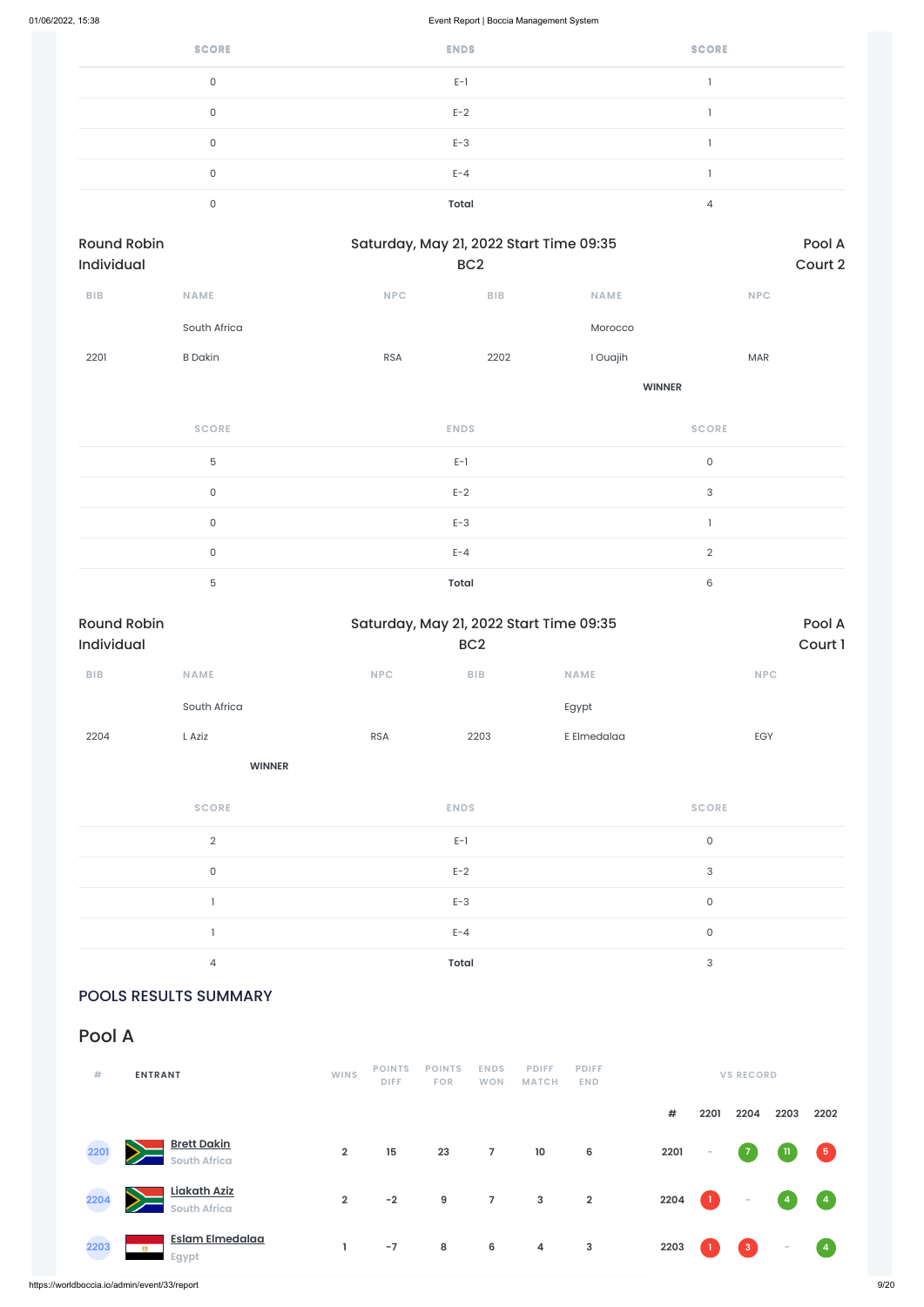| #<br><b>ENTRANT</b>                               |                    |                     | <b>WINS</b>        | <b>POINTS</b><br>DIFF. | <b>POINTS</b><br><b>FOR</b> | <b>ENDS</b><br><b>WON</b> | <b>PDIFF</b><br><b>MATCH</b> | <b>PDIFF</b><br><b>END</b> |                  | <b>VS RECORD</b>     |                |
|---------------------------------------------------|--------------------|---------------------|--------------------|------------------------|-----------------------------|---------------------------|------------------------------|----------------------------|------------------|----------------------|----------------|
| <b>Imad Ouajih</b><br>☆<br>2202<br><b>Morocco</b> |                    |                     | ı                  | $-6$                   | $\overline{7}$              | 4                         | Τ.                           | 3                          | 2202             | $\bullet$<br>6       |                |
|                                                   |                    |                     | <b>POOL POINTS</b> |                        |                             | <b>KNOCKOUT POINTS</b>    |                              |                            |                  |                      |                |
| #                                                 | <b>NAME</b>        | <b>COUNTRY</b>      | <b>POINTS</b>      | <b>NORMALIZATION</b>   |                             | <b>BONUS</b>              | <b>PROGRESS</b>              |                            | <b>KNOCKOUTS</b> | <b>PARTICIPATION</b> | <b>TOTAL</b>   |
|                                                   | <b>Brett Dakin</b> | <b>SOUTH AFRICA</b> | $\overline{2}$     | 0                      |                             | 3.5                       | 0                            |                            | 0                |                      | 6.5            |
| $\overline{2}$                                    | Liakath Aziz       | <b>SOUTH AFRICA</b> | $\overline{2}$     | $\mathsf{O}$           |                             | $\overline{2}$            | 0                            |                            | $\mathbf 0$      |                      | 5              |
| 3                                                 | Eslam Elmedalaa    | <b>EGYPT</b>        |                    | $\mathsf{O}\xspace$    |                             | $\mathsf O$               | 0                            |                            | 0                |                      | $\overline{2}$ |
| 4                                                 | Imad Ouajih        | <b>MOROCCO</b>      |                    | $\mathsf O$            |                             | $\mathsf O$               | 0                            |                            | $\mathsf O$      |                      | $\overline{2}$ |

### BC3 Female

# **MATCHES**

| <b>Round Robin</b>      |                            |                                         | Friday, May 20, 2022 Start Time 13:00 |                                       |            |  |  |
|-------------------------|----------------------------|-----------------------------------------|---------------------------------------|---------------------------------------|------------|--|--|
| Individual              |                            | BC <sub>3</sub>                         |                                       |                                       | Court 1    |  |  |
| ${\sf B}{\sf I}{\sf B}$ | NAME                       | <b>NPC</b><br>BIB                       | <b>NAME</b>                           |                                       | <b>NPC</b> |  |  |
|                         | South Africa               |                                         | Egypt                                 |                                       |            |  |  |
| 1301                    | E Jordaan / Sandré Jordaan | 1302<br><b>RSA</b>                      | S Kenawy / Safwa Omran                |                                       | EGY        |  |  |
|                         | <b>WINNER</b>              |                                         |                                       |                                       |            |  |  |
|                         | <b>SCORE</b>               | <b>ENDS</b>                             |                                       | <b>SCORE</b>                          |            |  |  |
|                         | $\ensuremath{\mathsf{3}}$  | $E-1$                                   |                                       | $\mathsf{O}\xspace$                   |            |  |  |
|                         | $\mathsf{O}$               | $E-2$                                   |                                       | $\mathbf{1}$                          |            |  |  |
|                         | $\overline{4}$             | $E-3$                                   |                                       | 0                                     |            |  |  |
|                         | $\ensuremath{\mathsf{3}}$  | $E - 4$                                 |                                       | 0                                     |            |  |  |
|                         | $10$                       | <b>Total</b>                            |                                       | $\begin{array}{c} \hline \end{array}$ |            |  |  |
| <b>Round Robin</b>      |                            | Saturday, May 21, 2022 Start Time 14:05 |                                       |                                       | Pool A     |  |  |
| Individual              |                            | BC <sub>3</sub>                         |                                       |                                       | Court 2    |  |  |
| BIB                     | NAME                       | <b>NPC</b><br>BIB                       | <b>NAME</b>                           |                                       | <b>NPC</b> |  |  |
|                         | South Africa               |                                         | Egypt                                 |                                       |            |  |  |

| 1301 | E Jordaan / Sandré Jordaan | RSA | 1302 | S Kenawy / Safwa Omran | <b>FOV</b> |
|------|----------------------------|-----|------|------------------------|------------|
|      |                            |     |      |                        |            |

**WINNER**

| <b>SCORE</b>   | <b>ENDS</b> | <b>SCORE</b> |
|----------------|-------------|--------------|
| $\mathcal{D}$  | $E-1$       | 0            |
| $\mathbf{0}$   | $E-2$       | 2            |
|                | $E-3$       |              |
|                | $E - 4$     | 0            |
| $\overline{4}$ | Total       | 3            |

# POOLS RESULTS SUMMARY

# Pool A

https://worldboccia.io/admin/event/33/report 10/20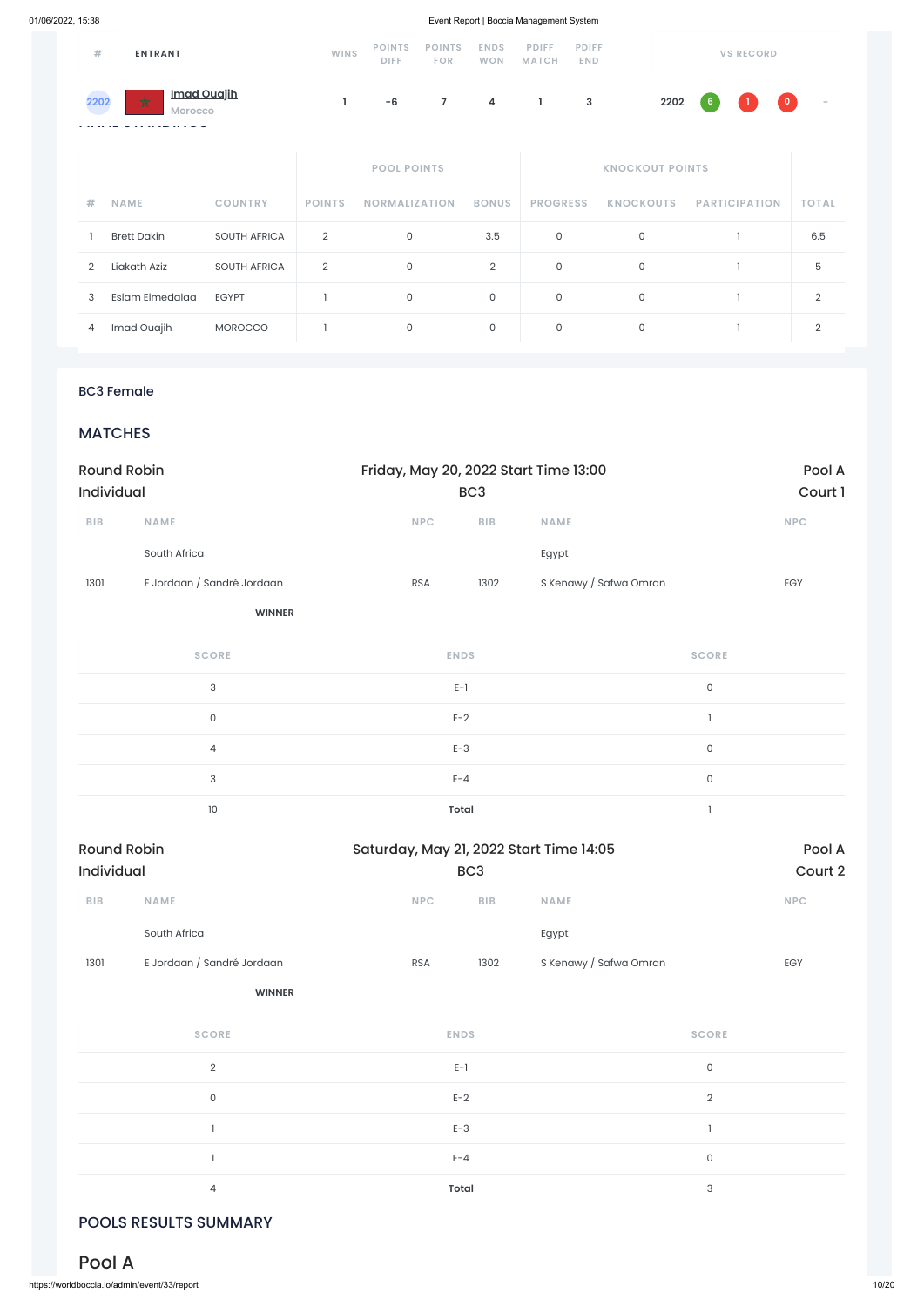### FINAL STANDINGS

|   |                |                |               | <b>POOL POINTS</b>   |              |                 |                         |              |
|---|----------------|----------------|---------------|----------------------|--------------|-----------------|-------------------------|--------------|
| # | <b>NAME</b>    | <b>COUNTRY</b> | <b>POINTS</b> | <b>NORMALIZATION</b> | <b>BONUS</b> | <b>PROGRESS</b> | KNOCKOUTS PARTICIPATION | <b>TOTAL</b> |
|   | Elanza Jordaan | SOUTH AFRICA   | 2             |                      | $\Omega$     | $\Omega$        |                         |              |
|   | Safaa Kenawy   | <b>EGYPT</b>   |               |                      |              | 0               |                         |              |

| #    | <b>ENTRANT</b>                                                     | <b>WINS</b>    | <b>POINTS</b><br><b>DIFF</b> | <b>POINTS</b><br><b>FOR</b> | <b>ENDS</b><br><b>WON</b> | <b>PDIFF</b><br><b>MATCH</b> | <b>PDIFF</b><br><b>END</b> |      | <b>VS RECORD</b> |                |
|------|--------------------------------------------------------------------|----------------|------------------------------|-----------------------------|---------------------------|------------------------------|----------------------------|------|------------------|----------------|
|      |                                                                    |                |                              |                             |                           |                              |                            | $\#$ | 1301             | 1302           |
| 1301 | Elanza Jordaan / Sandré<br>Jordaan<br><b>South Africa</b>          | $\overline{2}$ | 10                           | 14                          | $5\phantom{.0}$           | 9                            | 4                          | 1301 | $\sim$           | $\overline{4}$ |
| 1302 | <u>Safaa Kenawy / Safwa</u><br>Omran<br><b>FSI</b><br><b>Egypt</b> | 0              | $-10$                        | 4                           | $\overline{2}$            | $\overline{0}$               | $\overline{2}$             | 1302 |                  | $\sim$         |

### BC3 Male

# **MATCHES**

| <b>Round Robin</b><br><b>Individual</b> |                                              | Thursday, May 19, 2022 Start Time 09:35 | BC <sub>3</sub> |                      | Pool A<br>Court 1 |
|-----------------------------------------|----------------------------------------------|-----------------------------------------|-----------------|----------------------|-------------------|
| <b>BIB</b>                              | <b>NAME</b>                                  | <b>NPC</b>                              | <b>BIB</b>      | <b>NAME</b>          | <b>NPC</b>        |
|                                         | Egypt                                        |                                         |                 | Egypt                |                   |
| 2301                                    | S Mostafa / Mostafa Mahmed                   | EGY                                     | 2303            | A Saad / Ahmed Wahba | EGY               |
|                                         | <b>WINNER</b>                                |                                         |                 |                      |                   |
|                                         | <b>SCORE</b>                                 | <b>ENDS</b>                             |                 | <b>SCORE</b>         |                   |
|                                         | 3                                            | $E-1$                                   |                 | $\mathsf{O}$         |                   |
| 0                                       |                                              | $E-2$                                   |                 |                      |                   |
|                                         | https://worldboccia.io/admin/event/33/report |                                         |                 |                      |                   |

| <b>Round Robin</b><br>Individual |                                | Friday, May 20, 2022 Start Time 13:00<br>BC <sub>3</sub> |            |                      | Pool A<br>Court 2 |
|----------------------------------|--------------------------------|----------------------------------------------------------|------------|----------------------|-------------------|
| <b>BIB</b>                       | <b>NAME</b>                    | <b>NPC</b>                                               | <b>BIB</b> | <b>NAME</b>          | NPC               |
|                                  | South Africa                   |                                                          |            | Egypt                |                   |
| 2302                             | K Morapedi / Vincent Ramochela | <b>RSA</b>                                               | 2303       | A Saad / Ahmed Wahba | EGY               |
|                                  |                                |                                                          |            | <b>WINNER</b>        |                   |
|                                  | <b>SCORE</b>                   | <b>ENDS</b>                                              |            | <b>SCORE</b>         |                   |
|                                  | $\mathsf{O}$                   | $E-1$                                                    |            | $\sqrt{2}$           |                   |
|                                  | $\mathsf{O}$                   | $E-2$                                                    |            |                      |                   |
|                                  | $\mathsf{O}$                   | $E-3$                                                    |            | $\overline{4}$       |                   |
|                                  | $\mathbf{2}$                   | $E - 4$                                                  |            | $\mathsf{O}$         |                   |
|                                  | $\overline{2}$                 | <b>Total</b>                                             |            | $\overline{7}$       |                   |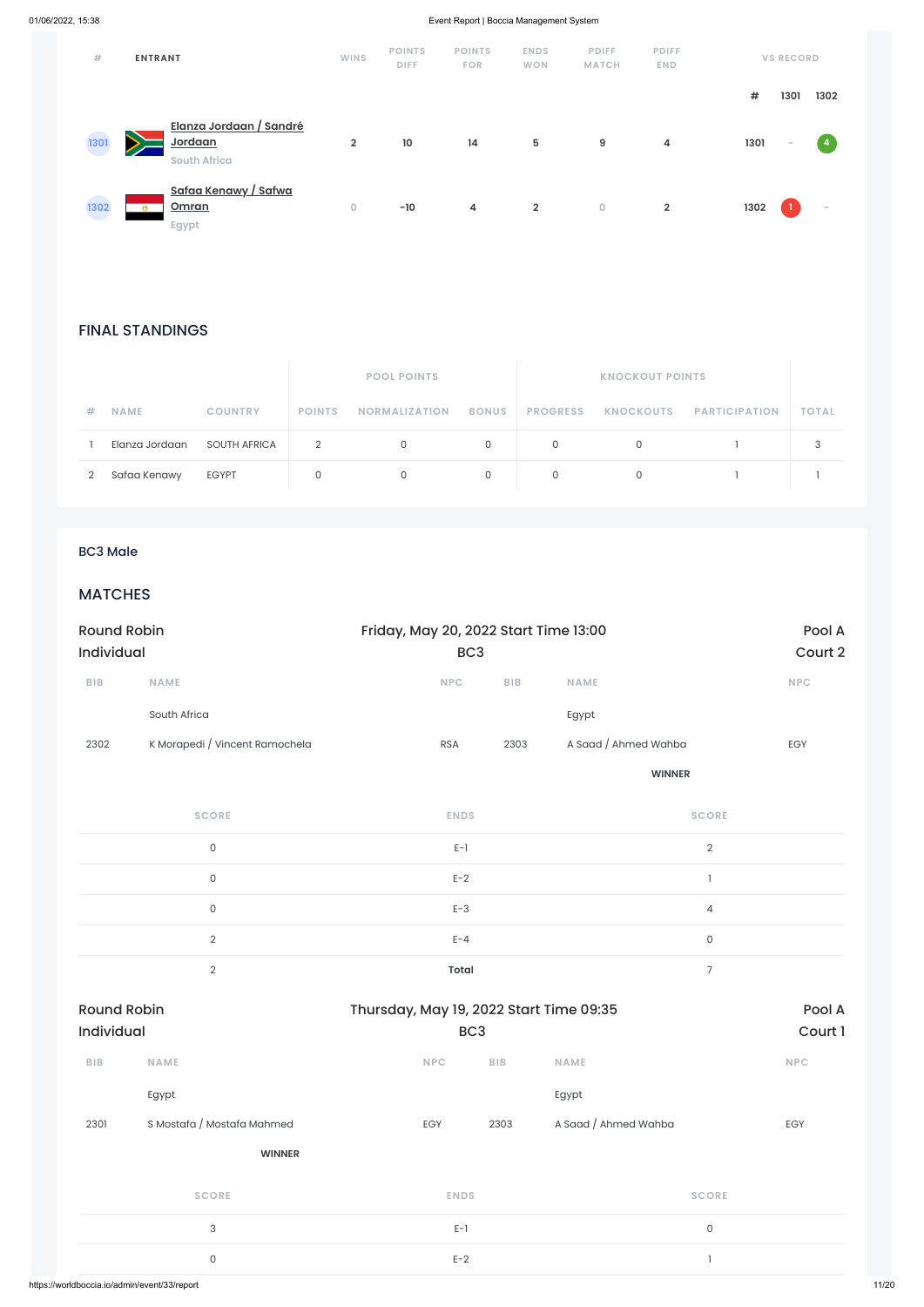| <b>SCORE</b> | <b>ENDS</b> | <b>SCORE</b> |
|--------------|-------------|--------------|
|              | $E-3$       |              |
| 0            | $E - 4$     |              |
|              | Total       |              |

| <b>Round Robin</b><br>Individual |                            |            | Saturday, May 21, 2022 Start Time 14:05<br>BC <sub>3</sub> |                                |            |  |  |  |
|----------------------------------|----------------------------|------------|------------------------------------------------------------|--------------------------------|------------|--|--|--|
| <b>BIB</b>                       | <b>NAME</b>                | <b>NPC</b> | <b>BIB</b>                                                 | <b>NAME</b>                    | <b>NPC</b> |  |  |  |
|                                  | Egypt                      |            |                                                            | South Africa                   |            |  |  |  |
| 2301                             | S Mostafa / Mostafa Mahmed | <b>EGY</b> | 2302                                                       | K Morapedi / Vincent Ramochela | <b>RSA</b> |  |  |  |
|                                  |                            |            |                                                            | <b>WINNER</b>                  |            |  |  |  |

| <b>SCORE</b> | <b>ENDS</b>  | <b>SCORE</b> |
|--------------|--------------|--------------|
| $\Omega$     | $E-1$        | $\Omega$     |
| 0            | $E-2$        |              |
| 0            | $E-3$        | $\Omega$     |
| $\Omega$     | $E - 4$      | $\mathbf 0$  |
| $\cap$       | <b>Total</b> | 5            |

# POOLS RESULTS SUMMARY

# FINAL STANDINGS

| 井 | <b>NAME</b>      | <b>COUNTRY</b>      | <b>POINTS</b> | <b>NORMALIZATION</b> | <b>BONUS</b> | <b>PROGRESS</b> | <b>KNOCKOUTS</b> | <b>PARTICIPATION</b> | <b>TOTAL</b> |
|---|------------------|---------------------|---------------|----------------------|--------------|-----------------|------------------|----------------------|--------------|
|   | Abdelrahman Saad | <b>EGYPT</b>        |               |                      | 3.5          | $\circ$         |                  |                      | 5.5          |
| 2 | Karabo Morapedi  | <b>SOUTH AFRICA</b> |               |                      | 0            | $\circ$         |                  |                      | C.           |
|   | Samir Mostafa    | <b>EGYPT</b>        |               |                      | 0            | 0               |                  |                      |              |

# Pool A

| #    | <b>ENTRANT</b>                                                   | <b>WINS</b> | <b>POINTS</b><br><b>DIFF</b> | <b>POINTS</b><br><b>FOR</b> | <b>ENDS</b><br><b>WON</b> | <b>PDIFF</b><br><b>MATCH</b> | <b>PDIFF</b><br><b>END</b> |      | <b>VS RECORD</b>        |                          |              |
|------|------------------------------------------------------------------|-------------|------------------------------|-----------------------------|---------------------------|------------------------------|----------------------------|------|-------------------------|--------------------------|--------------|
|      |                                                                  |             |                              |                             |                           |                              |                            | #    | 2303                    | 2302                     | 2301         |
| 2303 | Abdelrahman Saad /<br><b>Ahmed Wahba</b><br><b>Post</b><br>Egypt | L           | 4                            | 10                          | $\mathbf 5$               | 5                            | 4                          | 2303 | $\sim$                  |                          | $\mathbf{3}$ |
| 2302 | Karabo Morapedi / Vincent<br>Ramochela<br><b>South Africa</b>    | ı           | $-2$                         | $\overline{7}$              | 4                         | 3                            | $\overline{2}$             | 2302 | $\overline{\mathbf{2}}$ | $\overline{\phantom{a}}$ | 5            |
| 2301 | Samir Mostafa / Mostafa<br><b>Mahmed</b><br><b>POL</b><br>Egypt  | L           | $-2$                         | 6                           | $\mathsf 3$               | $\mathbf{I}$                 | 3                          | 2301 |                         | $\overline{2}$           |              |

BC4 Female

### MATCHES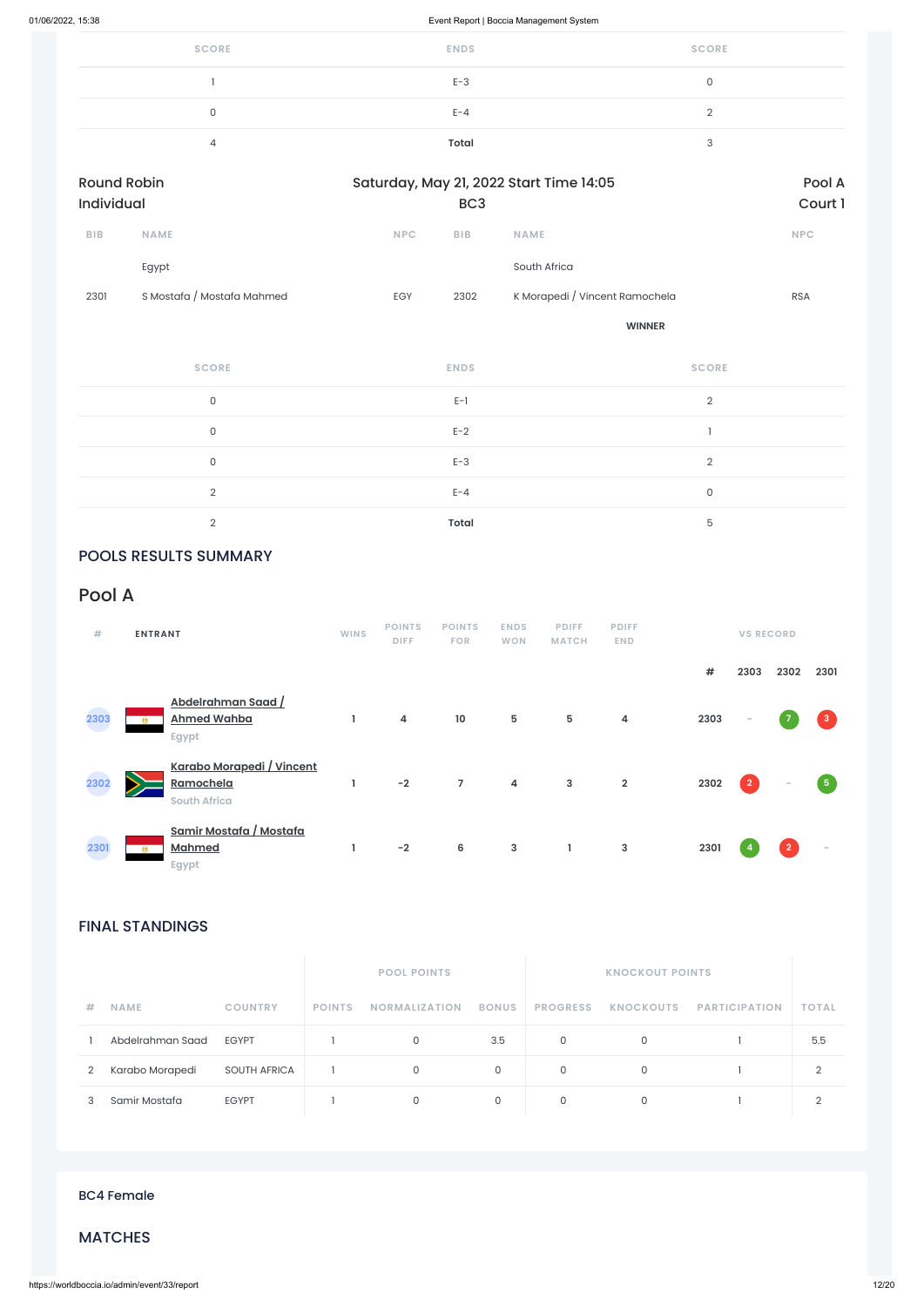| 01/06/2022, 15:38 | <b>Round Robin</b><br>Individual |               |                                | Event Report   Boccia Management System<br>Friday, May 20, 2022 Start Time 09:35<br>BC4 |               |                     |  |  |  |
|-------------------|----------------------------------|---------------|--------------------------------|-----------------------------------------------------------------------------------------|---------------|---------------------|--|--|--|
|                   | <b>BIB</b><br><b>NAME</b>        |               | NPC                            | <b>BIB</b>                                                                              | <b>NAME</b>   | <b>NPC</b>          |  |  |  |
|                   |                                  | South Africa  |                                |                                                                                         | Egypt         |                     |  |  |  |
|                   | 1402                             | N Nhlapo      | <b>RSA</b>                     | 1401                                                                                    | H Habeb       | EGY                 |  |  |  |
|                   |                                  | <b>WINNER</b> |                                |                                                                                         |               |                     |  |  |  |
|                   |                                  | <b>SCORE</b>  | <b>ENDS</b>                    |                                                                                         |               | <b>SCORE</b>        |  |  |  |
|                   | $\ensuremath{\mathsf{3}}$        |               | $\mathsf{E}\text{-}\mathsf{I}$ |                                                                                         |               | $\mathsf{O}$        |  |  |  |
|                   |                                  | $\mathsf{O}$  | $E-2$                          |                                                                                         |               | $\mathbf{I}$        |  |  |  |
|                   | $\mathbf{I}$                     |               | $E-3$                          |                                                                                         |               | $\mathsf{O}\xspace$ |  |  |  |
|                   | $\mathsf{O}$                     |               | $E - 4$                        |                                                                                         |               | $\overline{2}$      |  |  |  |
|                   |                                  | $\sqrt{4}$    | <b>Total</b>                   |                                                                                         |               | $\sqrt{3}$          |  |  |  |
|                   | <b>Round Robin</b><br>Individual |               |                                | Saturday, May 21, 2022 Start Time 13:00<br>BC4                                          |               |                     |  |  |  |
|                   | <b>BIB</b>                       | NAME          | NPC                            | BIB                                                                                     | <b>NAME</b>   | <b>NPC</b>          |  |  |  |
|                   |                                  | South Africa  |                                |                                                                                         | Egypt         |                     |  |  |  |
|                   | 1402                             | N Nhlapo      | ${\sf RSA}$                    | 1401                                                                                    | H Habeb       | EGY                 |  |  |  |
|                   |                                  |               |                                |                                                                                         | <b>WINNER</b> |                     |  |  |  |
|                   |                                  | <b>SCORE</b>  | <b>ENDS</b>                    |                                                                                         |               | <b>SCORE</b>        |  |  |  |
|                   |                                  | $\mathsf{O}$  | $E-1$                          |                                                                                         |               | $\mathbf{1}$        |  |  |  |
|                   | $\mathsf{O}\xspace$              |               | $E-2$                          |                                                                                         |               | $\overline{2}$      |  |  |  |
|                   | $\mathbbm{1}$                    |               | $E-3$                          |                                                                                         |               | $\mathsf{O}$        |  |  |  |
|                   |                                  | $\mathsf{O}$  | $E - 4$                        |                                                                                         |               | $\mathbf{1}$        |  |  |  |
|                   | $\mathbf{I}$                     |               | <b>Total</b>                   |                                                                                         |               | $\overline{4}$      |  |  |  |

# POOLS RESULTS SUMMARY

# FINAL STANDINGS

|   |                |                     | <b>POOL POINTS</b> |                      |              |                 |           |                      |              |
|---|----------------|---------------------|--------------------|----------------------|--------------|-----------------|-----------|----------------------|--------------|
| # | <b>NAME</b>    | <b>COUNTRY</b>      | <b>POINTS</b>      | <b>NORMALIZATION</b> | <b>BONUS</b> | <b>PROGRESS</b> | KNOCKOUTS | <b>PARTICIPATION</b> | <b>TOTAL</b> |
|   | Hend Habeb $*$ | <b>EGYPT</b>        |                    | 0                    | 0            | 0               | $\Omega$  |                      | ◠            |
| 2 | Naledi Nhlapo  | <b>SOUTH AFRICA</b> |                    | $\circ$              | 0            | 0               |           |                      | ◠            |

# Pool A

| #    | <b>ENTRANT</b>                     | <b>WINS</b> | <b>POINTS</b><br><b>DIFF</b> | <b>POINTS</b><br><b>FOR</b> | <b>ENDS</b><br><b>WON</b> | <b>PDIFF</b><br><b>MATCH</b> | <b>PDIFF</b><br><b>END</b> |      | <b>VS RECORD</b> |      |
|------|------------------------------------|-------------|------------------------------|-----------------------------|---------------------------|------------------------------|----------------------------|------|------------------|------|
|      |                                    |             |                              |                             |                           |                              |                            | #    | 1401             | 1402 |
| 1401 | Hend Habeb *<br><b>PM</b><br>Egypt |             | $\overline{2}$               |                             | 5                         | $\mathbf{3}$                 | $\overline{2}$             | 1401 | $\sim$           | 3    |



**1 -2 5 3 1 3 1402 1 -**

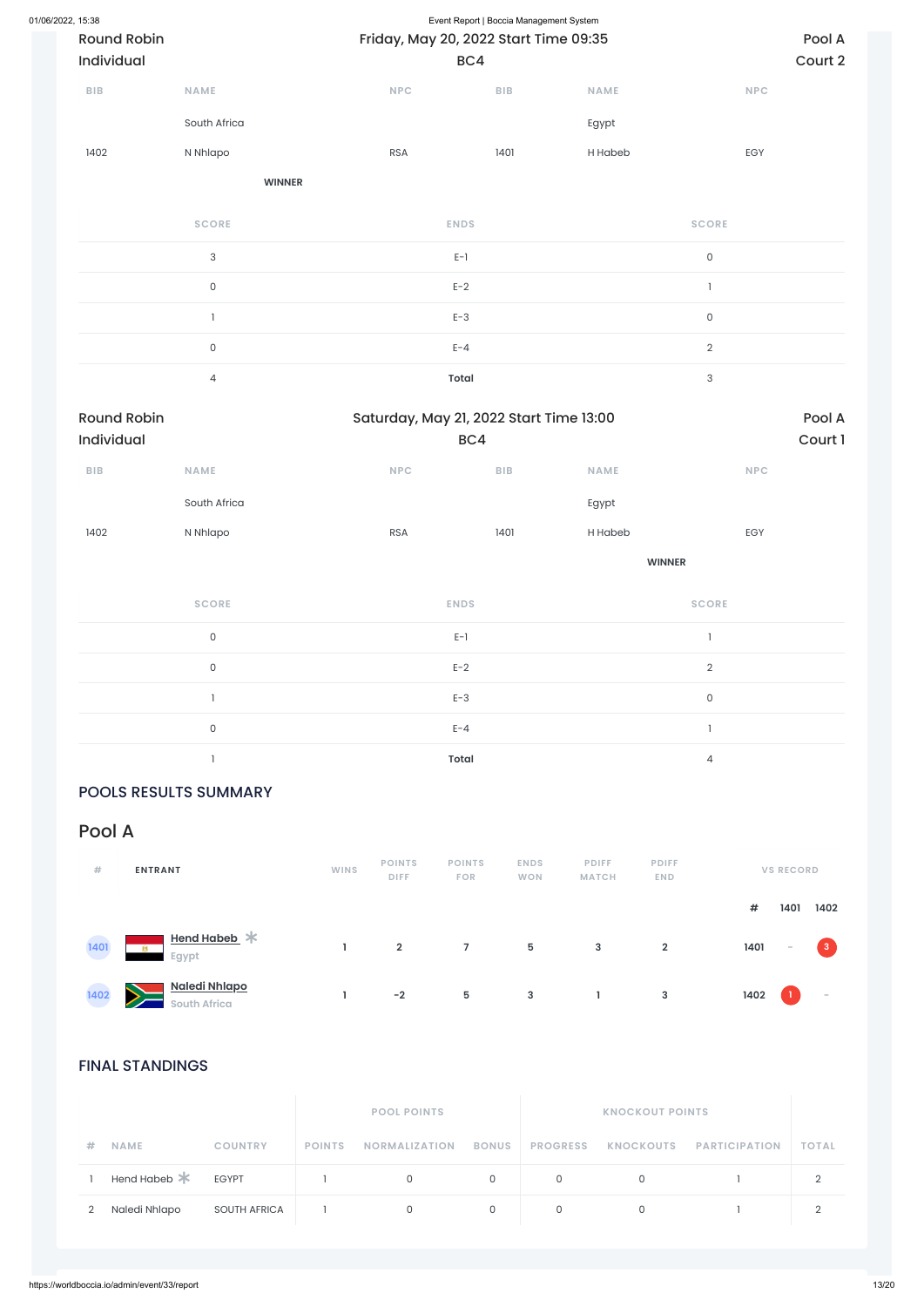### BC4 Male

### MATCHES

| <b>Round Robin</b><br>Individual |                     |            | Friday, May 20, 2022 Start Time 10:40<br>BC4 | Pool A<br>Court 1 |                          |  |
|----------------------------------|---------------------|------------|----------------------------------------------|-------------------|--------------------------|--|
| BIB                              | <b>NAME</b>         | <b>NPC</b> | <b>BIB</b>                                   | <b>NAME</b>       | <b>NPC</b>               |  |
|                                  | Egypt               |            |                                              | Morocco           |                          |  |
| 2403                             | N Owis              | EGY        | 2401                                         | N Marzouk         | MAR                      |  |
|                                  |                     |            |                                              | <b>WINNER</b>     |                          |  |
|                                  | <b>SCORE</b>        |            | <b>ENDS</b>                                  |                   | <b>SCORE</b>             |  |
|                                  | $\mathsf{O}\xspace$ |            | $\mathsf{E}\text{-}\mathsf{I}$               |                   | $\overline{1}$           |  |
|                                  | $\overline{1}$      |            | $E-2$                                        |                   | $\overline{\phantom{a}}$ |  |
|                                  | $\mathsf{O}\xspace$ |            | $E-3$                                        |                   | $\overline{2}$           |  |
|                                  | $\mathsf{O}\xspace$ |            | $E - 4$                                      |                   | $\mathbf{2}$             |  |
|                                  |                     |            | <b>Total</b>                                 |                   | 6                        |  |

| Round Robin<br>Friday, May 20, 2022 Start Time 15:30<br><b>Individual</b><br>BC4 |              |            |            |               |            |
|----------------------------------------------------------------------------------|--------------|------------|------------|---------------|------------|
| <b>BIB</b>                                                                       | <b>NAME</b>  | <b>NPC</b> | <b>BIB</b> | <b>NAME</b>   | <b>NPC</b> |
|                                                                                  | South Africa |            |            | Morocco       |            |
| 2404                                                                             | B Monakali   | <b>RSA</b> | 2405       | Y Benmasaouda | <b>MAR</b> |
|                                                                                  |              |            |            | <b>WINNER</b> |            |

| <b>Round Robin</b> | Friday, May 20, 2022 Start Time 15:30 | Pool A         |
|--------------------|---------------------------------------|----------------|
| $\mathbf 0$        | Total                                 | $\overline{ }$ |
| $\mathbf 0$        | $E - 4$                               |                |
| $\mathbf 0$        | $E-3$                                 |                |
| $\mathbf 0$        | $E-2$                                 | 3              |
| 0                  | $E-1$                                 | 2              |
| <b>SCORE</b>       | <b>ENDS</b>                           | <b>SCORE</b>   |

| <b>Round Robin</b><br><b>Individual</b> |             |            | Friday, May 20, 2022 Start Time 15:30 |             |            |         |  |  |
|-----------------------------------------|-------------|------------|---------------------------------------|-------------|------------|---------|--|--|
|                                         |             |            | BC4                                   |             |            | Court 1 |  |  |
| <b>BIB</b>                              | <b>NAME</b> | <b>NPC</b> | <b>BIB</b>                            | <b>NAME</b> | <b>NPC</b> |         |  |  |

South Africa **Egypt** 

| 2402 | S Papu                    | <b>RSA</b>   | 2403 | N Owis | EGY          |
|------|---------------------------|--------------|------|--------|--------------|
|      | <b>WINNER</b>             |              |      |        |              |
|      | <b>SCORE</b>              | <b>ENDS</b>  |      |        | <b>SCORE</b> |
|      | $\mathsf{O}$              | $E-1$        |      |        |              |
|      |                           | $E-2$        |      |        | $\mathsf O$  |
|      |                           | $E-3$        |      |        | $\mathsf O$  |
|      |                           | $E - 4$      |      |        | $\mathsf O$  |
|      | $\ensuremath{\mathsf{3}}$ | <b>Total</b> |      |        |              |
|      |                           |              |      |        |              |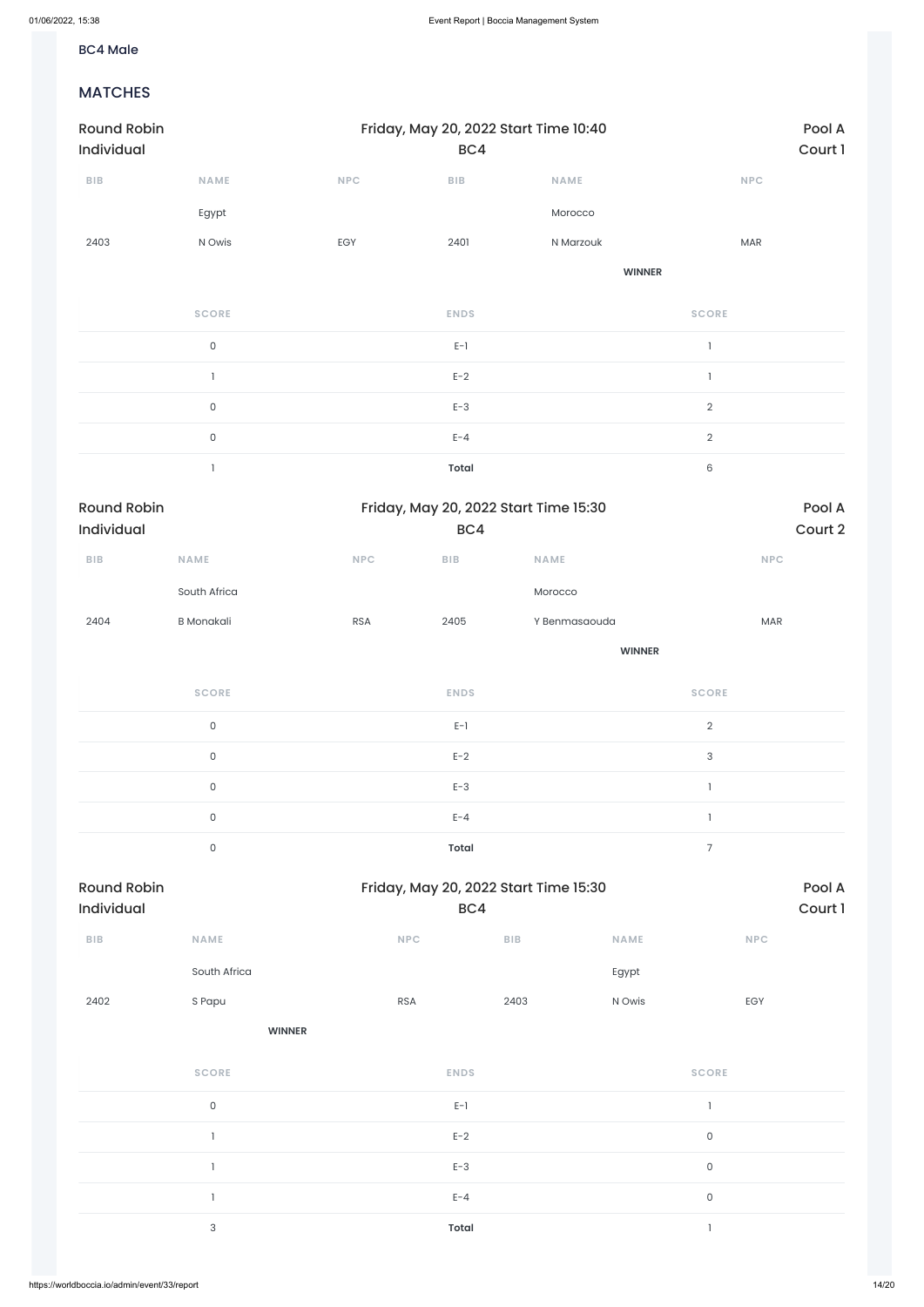| 01/06/2022, 15:38 |                    |                   |                                         |              | Event Report   Boccia Management System |               |                |            |         |
|-------------------|--------------------|-------------------|-----------------------------------------|--------------|-----------------------------------------|---------------|----------------|------------|---------|
|                   | <b>Round Robin</b> |                   | Saturday, May 21, 2022 Start Time 10:40 |              |                                         |               |                |            | Pool A  |
|                   | Individual         |                   |                                         | BC4          |                                         |               | Court 1        |            |         |
|                   | <b>BIB</b>         | <b>NAME</b>       | <b>NPC</b>                              | <b>BIB</b>   | NAME                                    |               |                | <b>NPC</b> |         |
|                   |                    | Morocco           |                                         |              | South Africa                            |               |                |            |         |
|                   | 2401               | N Marzouk         | <b>MAR</b>                              | 2402         | S Papu                                  |               |                | <b>RSA</b> |         |
|                   |                    |                   |                                         |              |                                         | <b>WINNER</b> |                |            |         |
|                   |                    | <b>SCORE</b>      |                                         | <b>ENDS</b>  |                                         |               | <b>SCORE</b>   |            |         |
|                   |                    | $\mathbf{l}$      |                                         | $E-1$        |                                         |               | $\mathsf O$    |            |         |
|                   |                    | $\mathbf{I}$      |                                         | $E-2$        |                                         |               | $\mathsf O$    |            |         |
|                   |                    | $\mathsf{O}$      |                                         | $E-3$        |                                         |               | $\overline{2}$ |            |         |
|                   |                    | $\mathsf{O}$      |                                         | $E - 4$      |                                         |               | $\sqrt{3}$     |            |         |
|                   |                    | $\sqrt{2}$        |                                         | <b>Total</b> |                                         |               | $\mathbf 5$    |            |         |
|                   | <b>Round Robin</b> |                   |                                         |              | Saturday, May 21, 2022 Start Time 10:40 |               |                |            | Pool A  |
|                   | Individual         |                   |                                         | BC4          |                                         |               |                |            | Court 2 |
|                   | <b>BIB</b>         | NAME              | <b>NPC</b>                              |              | <b>BIB</b>                              | NAME          |                | <b>NPC</b> |         |
|                   |                    | South Africa      |                                         |              |                                         | Egypt         |                |            |         |
|                   | 2404               | <b>B</b> Monakali | <b>RSA</b>                              |              | 2403                                    | N Owis        |                | EGY        |         |

**WINNER**

| <b>SCORE</b>   | <b>ENDS</b>  | <b>SCORE</b> |
|----------------|--------------|--------------|
| $\Omega$       | $E-1$        |              |
| 0              | $E-2$        |              |
| $\mathcal{D}$  | $E-3$        | 0            |
| $\overline{2}$ | $E - 4$      | 0            |
| 4              | <b>Total</b> | $\Omega$     |



| <b>SCORE</b>                     | <b>ENDS</b>                                    | <b>SCORE</b>              |
|----------------------------------|------------------------------------------------|---------------------------|
|                                  | $E-1$                                          | $\mathsf O$               |
| $\mathsf{O}\xspace$              | $E-2$                                          |                           |
|                                  | $E-3$                                          | $\mathsf{O}$              |
| $\ensuremath{\mathsf{3}}$        | $E - 4$                                        | $\mathsf{O}\xspace$       |
| $5\phantom{.0}$                  | <b>Total</b>                                   |                           |
| <b>Round Robin</b><br>Individual | Thursday, May 19, 2022 Start Time 08:30<br>BC4 | Pool A<br>Court 2         |
| BIB<br><b>NAME</b>               | <b>NPC</b><br><b>BIB</b>                       | <b>NPC</b><br><b>NAME</b> |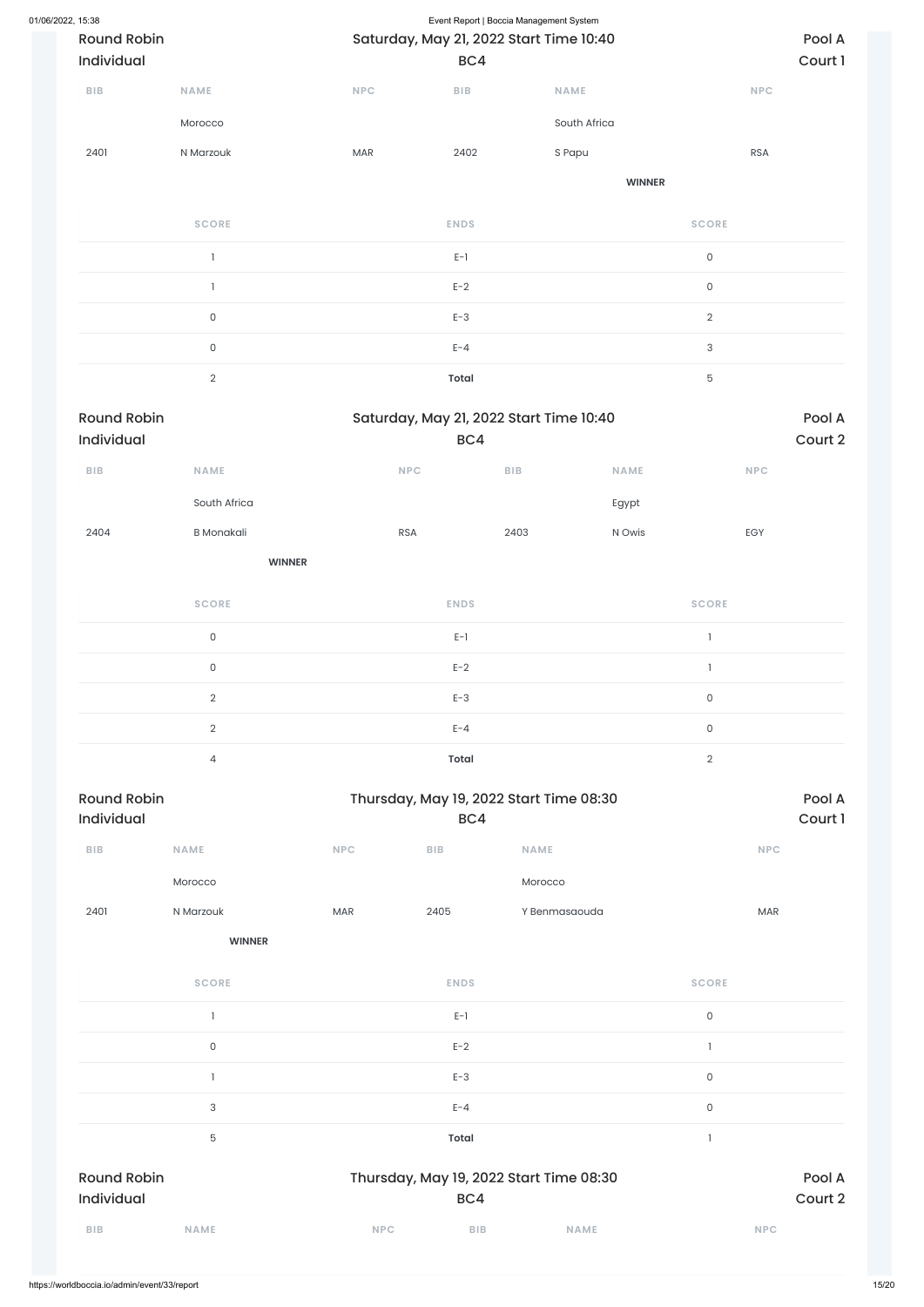| ${\sf B}{\sf I}{\sf B}$ | NAME                      | NPC        | BIB                            | <b>NAME</b>  | NPC                      |
|-------------------------|---------------------------|------------|--------------------------------|--------------|--------------------------|
|                         | South Africa              |            |                                | South Africa |                          |
| 2404                    | <b>B</b> Monakali         | <b>RSA</b> | 2402                           | S Papu       | <b>RSA</b>               |
|                         | <b>WINNER</b>             |            |                                |              |                          |
|                         | <b>SCORE</b>              |            | <b>ENDS</b>                    |              | <b>SCORE</b>             |
|                         | $\overline{4}$            |            | $\mathsf{E}\text{-}\mathsf{I}$ |              | $\mathsf O$              |
|                         | $\mathsf{O}\xspace$       |            | $E-2$                          |              | $\overline{\phantom{a}}$ |
|                         | $\ensuremath{\mathsf{3}}$ |            | $E-3$                          |              | $\mathsf{O}$             |
|                         |                           |            | $E - 4$                        |              | $\mathsf O$              |
|                         | $\,8\,$                   |            | <b>Total</b>                   |              | п.                       |

### POOLS RESULTS SUMMARY

# FINAL STANDINGS

|                |                       |                     |                                       | <b>POOL POINTS</b>   |                |                     | <b>KNOCKOUT POINTS</b> |                      |              |
|----------------|-----------------------|---------------------|---------------------------------------|----------------------|----------------|---------------------|------------------------|----------------------|--------------|
| $\#$           | <b>NAME</b>           | <b>COUNTRY</b>      | <b>POINTS</b>                         | <b>NORMALIZATION</b> | <b>BONUS</b>   | <b>PROGRESS</b>     | <b>KNOCKOUTS</b>       | <b>PARTICIPATION</b> | <b>TOTAL</b> |
|                | <b>Bukho Monakali</b> | <b>SOUTH AFRICA</b> | $\sqrt{3}$                            | $\mathsf O$          | 3.5            | $\mathsf O$         | $\mathsf O$            | $\mathbf{1}$         | 7.5          |
| $\overline{2}$ | Siphiwo Papu          | <b>SOUTH AFRICA</b> | $\ensuremath{\mathsf{3}}$             | $\mathsf O$          | $\overline{2}$ | $\mathsf O$         | $\mathsf{O}\xspace$    | 1                    | $6\,$        |
| $\sqrt{3}$     | Nabil Marzouk         | <b>MOROCCO</b>      | $\sqrt{2}$                            | $\mathsf{O}$         | $\mathsf{O}$   | $\mathsf O$         | $\mathsf{O}\xspace$    | $\mathbf{1}$         | $\sqrt{3}$   |
| 4              | Nabil Owis            | <b>EGYPT</b>        | $\overline{1}$                        | $\mathsf O$          | $\mathsf{O}$   | $\mathsf O$         | $\mathsf O$            | $\mathbf{1}$         | $\sqrt{2}$   |
| $\mathbf 5$    | Yassine Benmasaouda   | <b>MOROCCO</b>      | l,                                    | $\mathsf{O}$         | 0              | $\mathsf{O}\xspace$ | $\mathsf{O}\xspace$    | 1                    | $\sqrt{2}$   |
|                |                       |                     |                                       |                      |                |                     |                        |                      |              |
|                | <b>BC3 Pairs</b>      |                     |                                       |                      |                |                     |                        |                      |              |
|                | <b>MATCHES</b>        |                     |                                       |                      |                |                     |                        |                      |              |
|                | <b>Round Robin</b>    |                     | Sunday, May 22, 2022 Start Time 10:45 |                      |                |                     |                        | Pool A               |              |
| <b>Pairs</b>   |                       |                     |                                       | BC <sub>3</sub>      |                |                     |                        |                      | Court 1      |
| <b>BIB</b>     | <b>NAME</b>           |                     |                                       | <b>NPC</b>           | <b>BIB</b>     | <b>NAME</b>         |                        |                      | <b>NPC</b>   |

| #                    | <b>ENTRANT</b> |                                              | <b>WINS</b>    | <b>POINTS</b><br><b>DIFF</b> | <b>POINTS</b><br><b>FOR</b> | <b>ENDS</b><br><b>WON</b> | <b>PDIFF</b><br><b>MATCH</b> | <b>PDIFF</b><br><b>END</b> |      |                | <b>VS RECORD</b>         |            |                                   |
|----------------------|----------------|----------------------------------------------|----------------|------------------------------|-----------------------------|---------------------------|------------------------------|----------------------------|------|----------------|--------------------------|------------|-----------------------------------|
|                      |                |                                              |                |                              |                             |                           |                              |                            | #    | 2404           | 2402                     | 2401       | 2403                              |
| 2404                 | $\geq$         | <b>Bukho Monakali</b><br><b>South Africa</b> | 3              | $\boldsymbol{9}$             | 19                          | 6                         | $\overline{7}$               | $\overline{\mathbf{4}}$    | 2404 | $\sim$         | $\boldsymbol{8}$         |            | $\overline{4}$                    |
| 2402                 |                | <b>Siphiwo Papu</b><br><b>South Africa</b>   | 3              | 5                            | 16                          | $\overline{7}$            | $\mathbf{3}$                 | 3                          | 2402 | $\bf{1}$       | $\overline{\phantom{a}}$ | $\sqrt{5}$ | $\begin{bmatrix} 3 \end{bmatrix}$ |
| 2401                 | ☆              | <b>Nabil Marzouk</b><br>Morocco              | $\overline{2}$ | $-1$                         | 13                          | 8                         | 5                            | $\mathsf 3$                | 2401 | $\mathbf 0$    | $\vert$ 2                |            | $6 \frac{1}{2}$                   |
| 2403                 | <b>PA</b>      | <b>Nabil Owis</b><br>Egypt                   | L              | $-2$                         | $\mathbf{11}$               | $\overline{\mathbf{4}}$   | $\mathsf O$                  | ı                          | 2403 | $\overline{2}$ |                          |            |                                   |
| 2405                 | ☆              | Yassine Benmasaouda<br><b>Morocco</b>        |                | $-11$                        | ${\bf 8}$                   | $5\phantom{.0}$           | $\overline{7}$               | 3                          | 2405 |                | $\mathbf 0$              |            | $\bullet$                         |
| $\blacktriangleleft$ |                |                                              |                |                              |                             |                           |                              |                            |      |                |                          |            | $\blacktriangleright$             |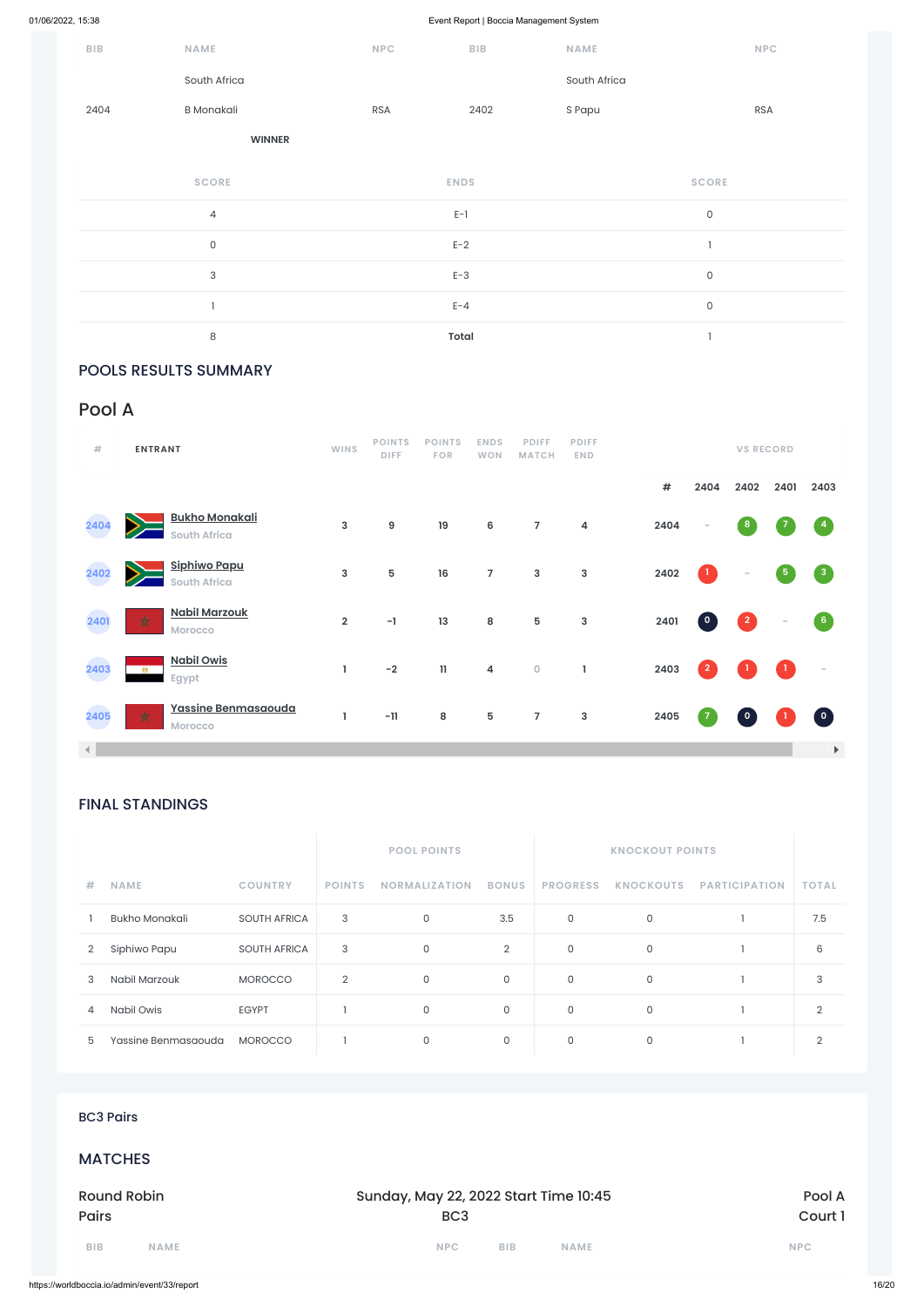| <b>BIB</b>   | <b>NAME</b>                                                  | <b>NPC</b>               | <b>BIB</b>   | <b>NAME</b>                                    | <b>NPC</b>               |
|--------------|--------------------------------------------------------------|--------------------------|--------------|------------------------------------------------|--------------------------|
|              | South Africa                                                 |                          |              | Egypt                                          |                          |
| 1301<br>2302 | E Jordaan / Sandré Jordaan<br>K Morapedi / Vincent Ramochela | <b>RSA</b><br><b>RSA</b> | 1302<br>2303 | S Kenawy / Safwa Omran<br>A Saad / Ahmed Wahba | <b>EGY</b><br><b>EGY</b> |

#### **WINNER**

| <b>SCORE</b> | <b>ENDS</b>  | <b>SCORE</b>   |
|--------------|--------------|----------------|
| $\mathsf O$  | $E-1$        |                |
|              | $E-2$        | 0              |
| $\mathbf 0$  | $E-3$        | $\overline{2}$ |
| 2            | $E - 4$      | $\mathbf 0$    |
| 6            | $TB-1$       | $\Omega$       |
| 9            | <b>Total</b> | 3              |

| <b>Round Robin</b> |                                                              |                          | Sunday, May 22, 2022 Start Time 13:45 |                                                |                          |  |  |  |
|--------------------|--------------------------------------------------------------|--------------------------|---------------------------------------|------------------------------------------------|--------------------------|--|--|--|
| <b>Pairs</b>       |                                                              | BC <sub>3</sub>          |                                       | Court 2                                        |                          |  |  |  |
| <b>BIB</b>         | <b>NAME</b>                                                  | <b>NPC</b>               | <b>BIB</b>                            | <b>NAME</b>                                    | <b>NPC</b>               |  |  |  |
|                    | South Africa                                                 |                          |                                       | Egypt                                          |                          |  |  |  |
| 1301<br>2302       | E Jordaan / Sandré Jordaan<br>K Morapedi / Vincent Ramochela | <b>RSA</b><br><b>RSA</b> | 1302<br>2303                          | S Kenawy / Safwa Omran<br>A Saad / Ahmed Wahba | <b>EGY</b><br><b>EGY</b> |  |  |  |

#### **WINNER**

| <b>SCORE</b> | <b>ENDS</b>  | <b>SCORE</b> |
|--------------|--------------|--------------|
| 4            | $E-1$        | $\mathbf{0}$ |
| $\Omega$     | $E-2$        |              |
| $\Omega$     | $E-3$        | 0            |
|              | $E - 4$      | 0            |
|              | <b>Total</b> |              |

# POOLS RESULTS SUMMARY

FINAL STANDINGS

|   |              |                     |               | <b>POOL POINTS</b>   |              |                 |                  |                      |              |
|---|--------------|---------------------|---------------|----------------------|--------------|-----------------|------------------|----------------------|--------------|
| 井 | <b>NAME</b>  | <b>COUNTRY</b>      | <b>POINTS</b> | <b>NORMALIZATION</b> | <b>BONUS</b> | <b>PROGRESS</b> | <b>KNOCKOUTS</b> | <b>PARTICIPATION</b> | <b>TOTAL</b> |
|   | South Africa | <b>SOUTH AFRICA</b> | 2             | 0                    | 0            | 0               |                  |                      | っ            |
|   | Egypt        | <b>EGYPT</b>        | 0             |                      |              |                 |                  |                      |              |

| #   | <b>ENTRANT</b>      | <b>WINS</b>    | <b>POINTS</b><br><b>DIFF</b> | <b>POINTS</b><br><b>FOR</b> | <b>ENDS</b><br><b>WON</b> | <b>PDIFF</b><br><b>MATCH</b> | <b>PDIFF</b><br><b>END</b> |     | <b>VS RECORD</b> |     |  |
|-----|---------------------|----------------|------------------------------|-----------------------------|---------------------------|------------------------------|----------------------------|-----|------------------|-----|--|
|     |                     |                |                              |                             |                           |                              |                            | #   | 602              | 601 |  |
| 602 | <b>South Africa</b> | $\overline{2}$ | 6                            | 10                          | 5                         | 6                            | 4                          | 602 | $\sim$           |     |  |



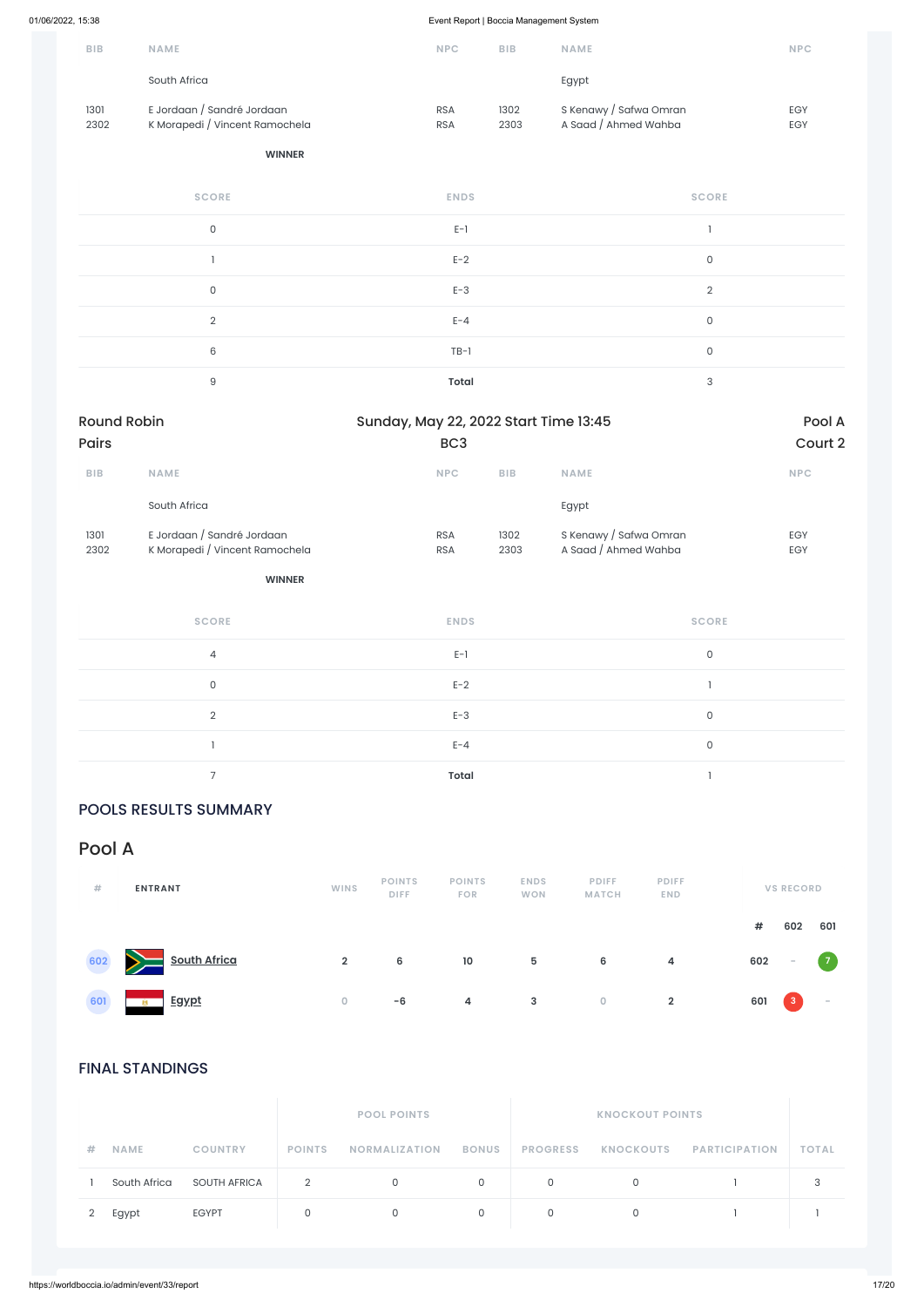### BC4 Pairs

### MATCHES

| <b>Round Robin</b>          |                               | Sunday, May 22, 2022 Start Time 09:40        |                         |                     |                     |                   |  |  |  |  |
|-----------------------------|-------------------------------|----------------------------------------------|-------------------------|---------------------|---------------------|-------------------|--|--|--|--|
| Pairs                       |                               | BC4                                          |                         |                     |                     | Court 1           |  |  |  |  |
| ${\sf B}{\sf I}{\sf B}$     | NAME                          | $\ensuremath{\mathsf{NPC}}$                  | ${\sf B}{\sf I}{\sf B}$ | NAME                | <b>NPC</b>          |                   |  |  |  |  |
|                             | South Africa                  |                                              |                         | Egypt               |                     |                   |  |  |  |  |
| 1402<br>2404                | N Nhlapo<br><b>B</b> Monakali | <b>RSA</b><br><b>RSA</b>                     | 1401<br>2403            | H Habeb<br>N Owis   | EGY<br>EGY          |                   |  |  |  |  |
|                             | <b>WINNER</b>                 |                                              |                         |                     |                     |                   |  |  |  |  |
|                             | <b>SCORE</b>                  | <b>ENDS</b>                                  |                         |                     | <b>SCORE</b>        |                   |  |  |  |  |
|                             | $\mathsf{O}\xspace$           | $E-1$                                        |                         |                     | $\mathbf{I}$        |                   |  |  |  |  |
|                             | $\mathbf{I}$                  | $E-2$                                        |                         |                     | $\mathsf{O}\xspace$ |                   |  |  |  |  |
|                             | $\mathsf{O}\xspace$           | $E-3$                                        |                         | $\mathbf{I}$        |                     |                   |  |  |  |  |
|                             | $\mathbf{I}$                  | $E - 4$                                      |                         | $\mathsf{O}\xspace$ |                     |                   |  |  |  |  |
|                             | $\mathbb{I}$                  | $TB-1$                                       |                         |                     | $\mathsf{O}\xspace$ |                   |  |  |  |  |
|                             | 3                             | <b>Total</b>                                 |                         |                     | $\overline{2}$      |                   |  |  |  |  |
| <b>Round Robin</b><br>Pairs |                               | Sunday, May 22, 2022 Start Time 12:40<br>BC4 |                         |                     |                     | Pool A<br>Court 1 |  |  |  |  |
| ${\sf B}{\sf I}{\sf B}$     | <b>NAME</b>                   | <b>NPC</b>                                   | BIB                     | <b>NAME</b>         | <b>NPC</b>          |                   |  |  |  |  |
|                             | South Africa                  |                                              |                         | Egypt               |                     |                   |  |  |  |  |
| 1402<br>2404                | N Nhlapo<br><b>B</b> Monakali | <b>RSA</b><br><b>RSA</b>                     | 1401<br>2403            | H Habeb<br>N Owis   | EGY<br>EGY          |                   |  |  |  |  |
|                             | <b>WINNER</b>                 |                                              |                         |                     |                     |                   |  |  |  |  |
|                             | <b>SCORE</b>                  | <b>ENDS</b>                                  |                         |                     | <b>SCORE</b>        |                   |  |  |  |  |
|                             | $\mathsf 3$                   | $E-1$                                        |                         |                     | $\mathsf O$         |                   |  |  |  |  |
|                             | $\mathsf O$                   | $E-2$                                        |                         |                     | $\mathbb{I}$        |                   |  |  |  |  |
|                             | $\overline{2}$                | $E-3$                                        |                         |                     | $\mathsf O$         |                   |  |  |  |  |
|                             | $\mathsf{O}$                  | $E - 4$                                      |                         |                     | $\mathsf 3$         |                   |  |  |  |  |
|                             | $\mathbf 5$                   | Total                                        |                         |                     | $\overline{4}$      |                   |  |  |  |  |

POOLS RESULTS SUMMARY

FINAL STANDINGS

**POOL POINTS KNOCKOUT POINTS**

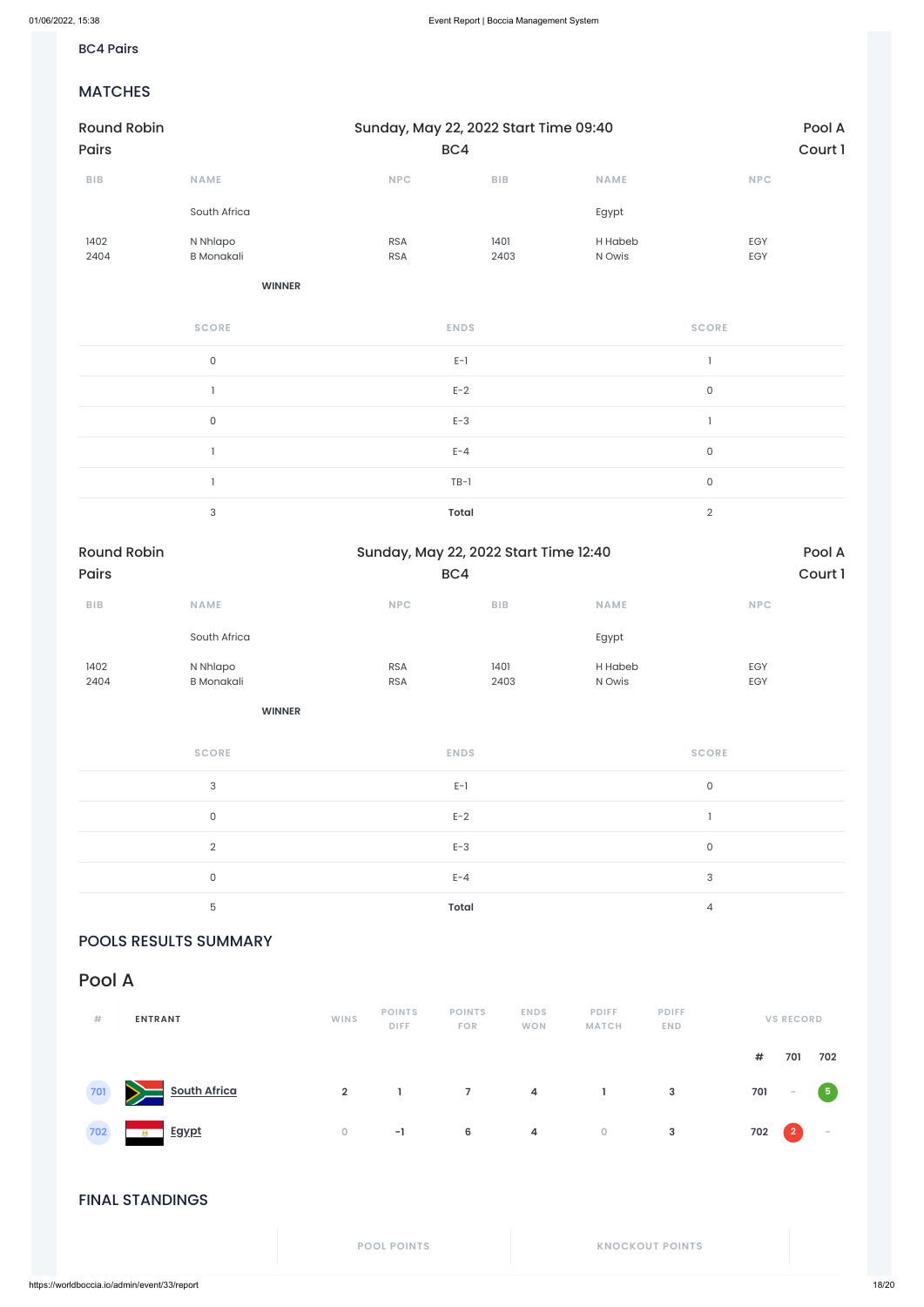$21/2$  Fegypt  $21/2$  Fegypt  $21/2$ BC1/2 Team

# **MATCHES**

| # | <b>NAME</b>  | <b>COUNTRY</b> | <b>POINTS</b> | <b>N PG MARIZIAMTS N</b> | <b>BONUS</b> | <b>PROGRESS</b> |                  | KANDIDACOULT BOIN TPSARTIC IP A TION | <b>TOTAL</b> |
|---|--------------|----------------|---------------|--------------------------|--------------|-----------------|------------------|--------------------------------------|--------------|
| # | <b>NAME</b>  | <b>COUNTRY</b> | <b>POINTS</b> | <b>NORMALIZATION</b>     | <b>BONUS</b> | <b>PROGRESS</b> | <b>KNOCKOUTS</b> | <b>PARTICIPATION</b>                 | <b>TOTAL</b> |
|   | South Africa | SOUTH AFRICA   |               |                          |              |                 |                  |                                      |              |

| <b>Round Robin</b> |                           |                             |                         | Sunday, May 22, 2022 Start Time 08:00 |              | Pool A  |
|--------------------|---------------------------|-----------------------------|-------------------------|---------------------------------------|--------------|---------|
| <b>Teams</b>       |                           |                             | BC1/BC2                 |                                       |              | Court 1 |
| BIB                | NAME                      | NPC                         | BIB                     | <b>NAME</b>                           | NPC          |         |
|                    | Egypt                     |                             |                         | South Africa                          |              |         |
| 1103               | A Moaod                   | EGY                         | 1102                    | S Majoe                               | <b>RSA</b>   |         |
| 2103               | M Amin                    | EGY                         | 2201                    | <b>B</b> Dakin                        | <b>RSA</b>   |         |
| 2203               | E Elmedalaa               | EGY                         | 2204                    | L Aziz                                | <b>RSA</b>   |         |
|                    |                           |                             |                         | <b>WINNER</b>                         |              |         |
|                    | <b>SCORE</b>              |                             | <b>ENDS</b>             |                                       | <b>SCORE</b> |         |
|                    |                           |                             |                         |                                       |              |         |
|                    | $\mathsf{O}\xspace$       |                             | $E-1$                   |                                       | $\mathbf{I}$ |         |
|                    | $\mathbf{I}$              |                             | $E-2$                   |                                       | $\mathsf{O}$ |         |
|                    | $\mathbbm{1}$             |                             | $E-3$                   |                                       | $\mathsf{O}$ |         |
|                    | $\mathsf{O}\xspace$       |                             | $E - 4$                 |                                       | $\mathbf{2}$ |         |
|                    | $\mathsf{O}\xspace$       |                             | $E-5$                   |                                       | $\mathbf{1}$ |         |
|                    | $\mathbbm{1}$             |                             | $E-6$                   |                                       | $\mathsf{O}$ |         |
|                    | $\ensuremath{\mathsf{3}}$ |                             | <b>Total</b>            |                                       | $\sqrt{4}$   |         |
| <b>Round Robin</b> |                           |                             |                         | Sunday, May 22, 2022 Start Time 13:45 |              | Pool A  |
| <b>Teams</b>       |                           |                             | BC1/BC2                 |                                       |              | Court 1 |
| BIB                | NAME                      | $\ensuremath{\mathsf{NPC}}$ | ${\sf B}{\sf I}{\sf B}$ | NAME                                  | NPC          |         |
|                    | South Africa              |                             |                         | Morocco                               |              |         |
| 1102               | S Majoe                   | <b>RSA</b>                  | 1101                    | N Ihirri                              | MAR          |         |
| 2201               | <b>B</b> Dakin            | RSA                         | 2104                    | M Bouihlaben                          | MAR          |         |
| 2204               | L Aziz                    | RSA                         | 2202                    | I Ouajih                              | $\sf{MAR}$   |         |
|                    | <b>WINNER</b>             |                             |                         |                                       |              |         |
|                    |                           |                             |                         |                                       |              |         |
|                    | <b>SCORE</b>              |                             | <b>ENDS</b>             |                                       | <b>SCORE</b> |         |

| <b>BIB</b>                         | <b>NAME</b>    | <b>NPC</b> | <b>BIB</b>                                       | <b>NAME</b>       |                     | <b>NPC</b> |
|------------------------------------|----------------|------------|--------------------------------------------------|-------------------|---------------------|------------|
| <b>Round Robin</b><br><b>Teams</b> |                |            | Sunday, May 22, 2022 Start Time 10:45<br>BC1/BC2 | Pool A<br>Court 2 |                     |            |
|                                    | 11             |            | <b>Total</b>                                     |                   |                     |            |
|                                    | 3              |            | $E-6$                                            |                   | $\mathsf{O}\xspace$ |            |
|                                    |                |            | $E-5$                                            |                   | $\mathsf O$         |            |
|                                    | $\sqrt{2}$     |            | $E - 4$                                          |                   | $\mathsf O$         |            |
|                                    | 3              |            | $E-3$                                            |                   | $\mathsf{O}\xspace$ |            |
|                                    | $\overline{2}$ |            | $E-2$                                            |                   | $\mathsf{O}\xspace$ |            |

 $E-1$  and  $E-1$  and  $E-1$  and  $E-1$  and  $E-1$  and  $E-1$  and  $E-1$  and  $E-1$  and  $E-1$  and  $E-1$  and  $E-1$  and  $E-1$  and  $E-1$  and  $E-1$  and  $E-1$  and  $E-1$  and  $E-1$  and  $E-1$  and  $E-1$  and  $E-1$  and  $E-1$  and  $E-1$  and